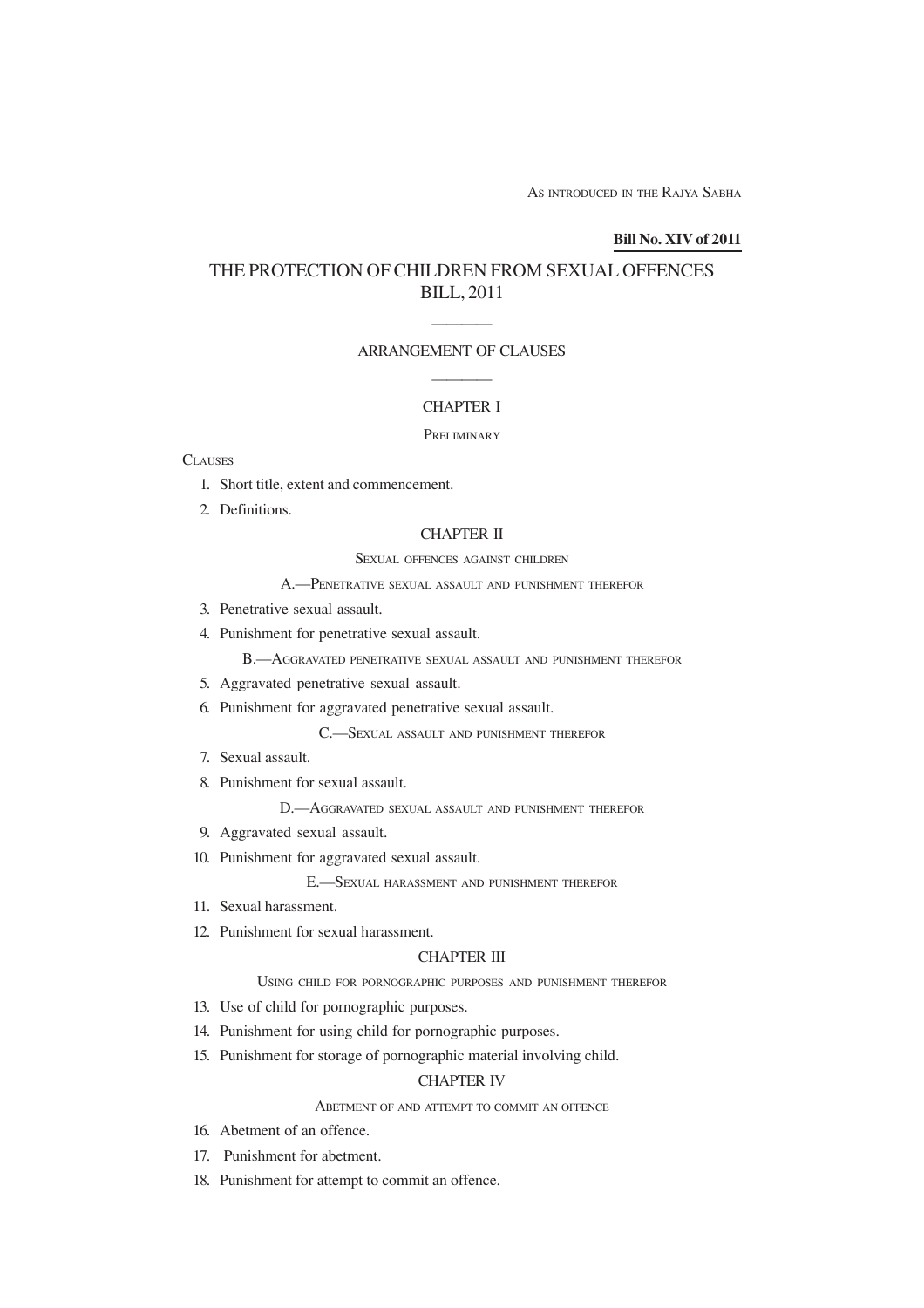## CHAPTER V

#### PROCEDURE FOR REPORTING OF CASES

19. Reporting of offences.

**CLAUSES** 

- 20. Obligation of media, studio and photographic facilities to report cases.
- 21. Punishment for failure to report or record a case.
- 22. Punishment for false complaint or false information.
- 23. Procedure for media.

### CHAPTER VI

# PROCEDURES FOR RECORDING STATEMENT OF THE CHILD

- 24. Recording of statement of a child.
- 25. Police officer not to be in uniform.
- 26. Accused not to be in contact.
- 27. Medical examination of a child.

### CHAPTER VII

### SPECIAL COURTS

- 28. Designation of Special Courts.
- 29. Presumption as to certain offences.
- 30. Presumption of culpable mental state.
- 31. Application of Code of Criminal Procedure, 1973 to proceedings before a Special Court.
- 32. Special Public Prosecutors.

# CHAPTER VIII

PROCEDURE AND POWERS OF SPECIAL COURTS AND RECORDING EVIDENCE

- 33. Procedure and powers of Special Court.
- 34. Procedure in case of commission of offence by child and determination of age by Special Court.
- 35. Period for recording of evidence of child and disposal of case.
- 36. Child not to see accused at the time of testifying.
- 37. Trials to be conducted *in camera*.
- 38. Assistance of an interpreter or expert while recording evidence of child.

# CHAPTER IX

# **MISCELLANEOUS**

- 39. Guidelines for child to take assistance of experts, etc.
- 40. Right of child to take assistance of legal practitioner.
- 41. Provisions of sections 3 to 13 not to apply in certain cases.
- 42. Alternative punishment.
- 43. Power to make rules.
- 44. Power to remove difficulties.

THE SCHEDULE.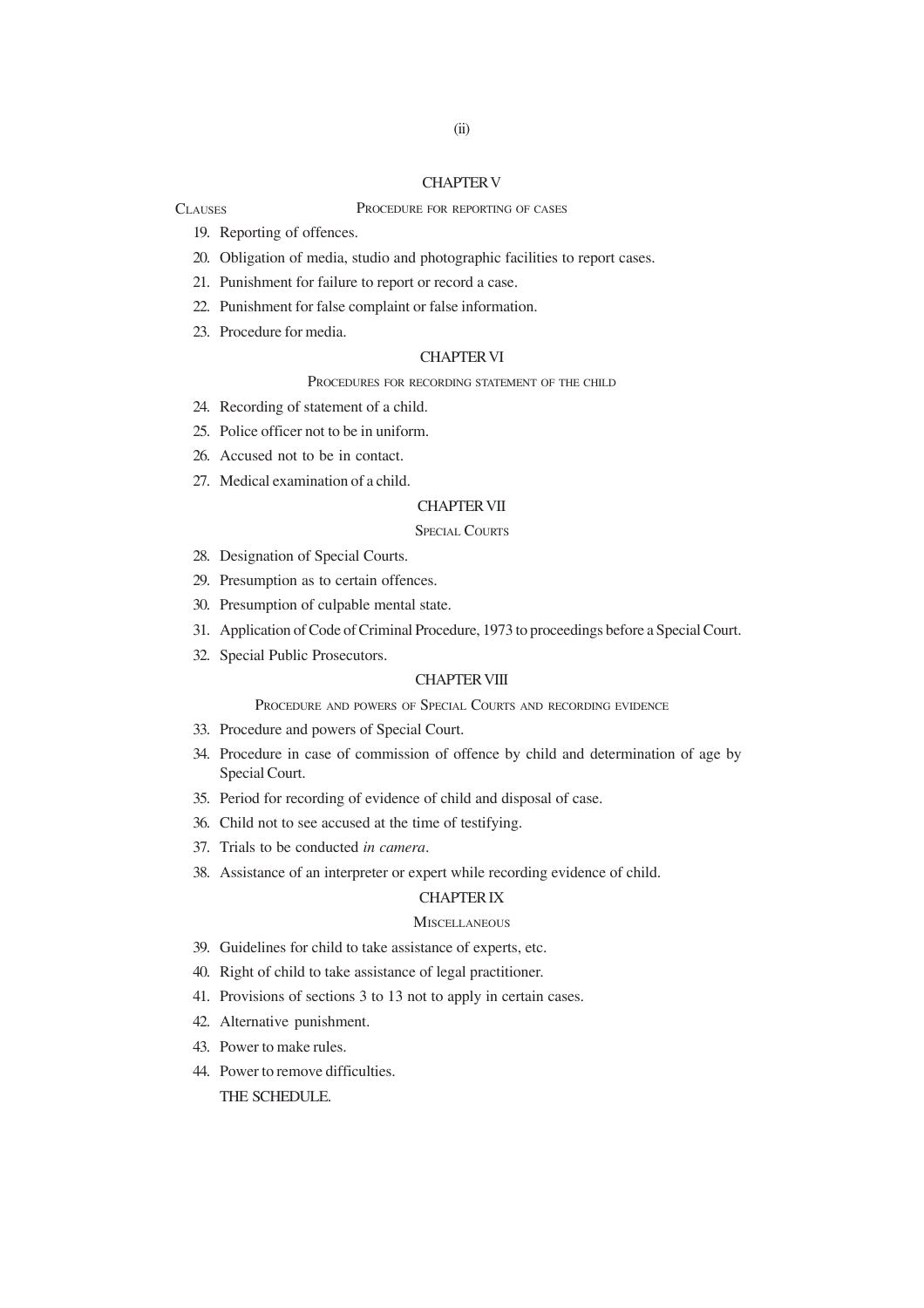AS INTRODUCED IN THE RAJYA SABHA

**Bill No. XIV of 2011**

# THE PROTECTION OF CHILDREN FROM SEXUAL OFFENCES BILL, 2011

# A

# BILL

*to protect children from offences of sexual assault, sexual harassment and pornography and provide for establishment of Special Courts for trial of such offences and for matters connected therewith or incidental thereto.*

WHEREAS clause (3) of article 15 of the Constitution, *inter alia,* empowers the State to make special provisions for children;

AND WHEREAS, the Government of India has acceded on the 11th December, 1992 to the Convention on the Rights of the Child, adopted by the General Assembly of the United Nations, which has prescribed a set of standards to be followed by all State parties in securing the best interests of the child;

AND WHEREAS it is necessary for the proper development of the child that his or her right to privacy and confidentiality be protected and respected by every person by all means and through all stages of a judicial process involving the child;

AND WHEREAS it is imperative that the law operates in a manner that the best interest and well being of the child are regarded as being of paramount importance at every stage, to ensure the healthy physical, emotional, intellectual and social development of the child;

AND WHEREAS the State Parties to the Convention on the Rights of the Child are required to undertake all appropriate national, bilateral and multilateral measures to prevent—

(*a*) the inducement or coercion of a child to engage in any unlawful sexual activity;

(*b*) the exploitative use of children in prostitution or other unlawful sexual practices;

(*c*) the exploitative use of children in pornographic performances and materials;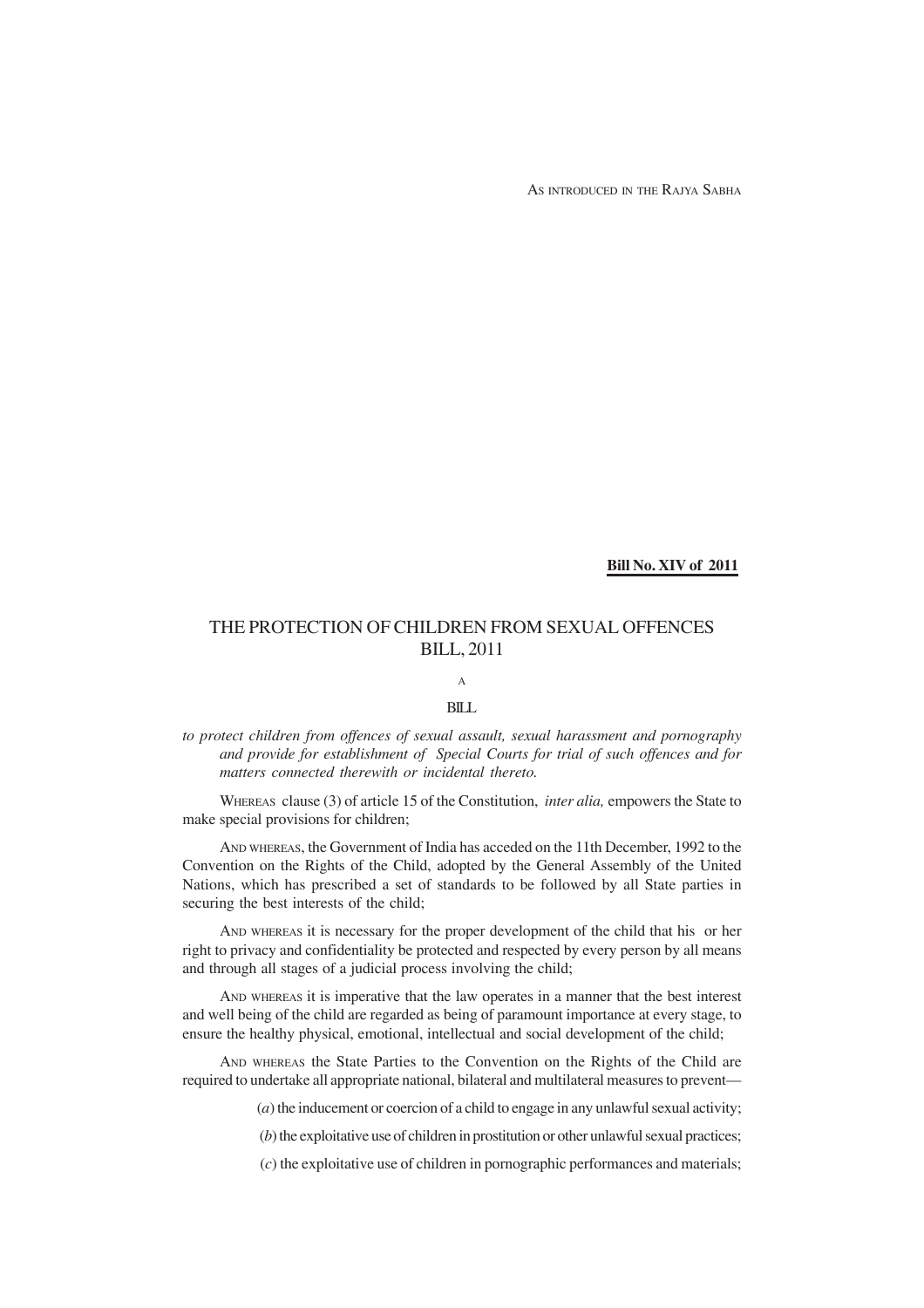2

AND WHEREAS sexual exploitation and sexual abuse of children are heinous crimes and need to be effectively addressed.

BE it enacted by Parliament in the Sixty-second Year of the Republic of India as follows:—

# CHAPTER I

### PRELIMINARY

**1.** (*1*) This Act may be called the Protection of Children from Sexual Offences Act, 2011.

(*2*) It extends to the whole of India, except the State of Jammu and Kashmir.

(*3*) It shall come into force on such date as the Central Government may, by notification in the Official Gazette, appoint.

Definitions.

Short title, extent and commencement.

**2.** (*1*) In this Act, unless the context otherwise requires, —

(*a*) "aggravated sexual assault" has the same meaning as assigned to it in section 9;

(*b*) "aggravated penetrative sexual assault" has the same meaning as assigned 10 to it in section 5;

(*c*) "armed forces or security forces" means armed forces of the Union or security forces or police forces, as specified in the Schedule;

(*d*) "child" means any person below the age of eighteen years save as provided otherwise;

(*e*) "domestic relationship" shall have the same meaning as assigned to it in clause (*f*) of section 2 of the Protection of Women from Domestic Violence Act, 2005;

(*f*) "penetrative sexual assault" has the same meaning as assigned to it in section 3;

(*g*) "sexual assault" has the same meaning as assigned to it in section 7;

(*h*) "sexual harassment" has the same meaning as assigned to it in section 11; 20

(*i*) "shared household" means a household where the person charged with the offence lives in a domestic relationship with the parent of the child and the child;

(*j*) "Special Court" means a court designated as such under section 28;

(*k*) "Special Public Prosecutor" means a Public Prosecutor appointed under section 32;

(*2*) The words and expressions used herein and not defined but defined in the Indian 25 Penal Code, the Code of Criminal Procedure, 1973, the Juvenile Justice (Care and Protection of Children) Act, 2000 and the Information Technology Act, 2000 shall have the meanings respectively assigned to them in the said Codes or the Acts. 45 of 1860. 2 of 1974. 56 of 2000. 21 of 2000.

#### CHAPTER II

SEXUAL OFFENCES AGAINST CHILDREN

30

A.—PENETRATIVE SEXUAL ASSAULT AND PUNISHMENT THEREFOR

**3.** A person is said to commit "penetrative sexual assault" if—

(*a*) he penetrates his penis, to any extent, into the vagina, mouth, urethra or anus of a child or makes the child to do so with him or any other person; or

(*b*) he inserts, to any extent, any object or a part of the body, not being the penis, 35 into the vagina, the urethra or anus of the child or makes the child to do so with him or any other person; or

(*c*) he manipulates any part of the body of the child so as to cause penetration into the vagina, urethra, anus or any part of body of the child or makes the child to do so with him or any other person; or 40

(*d*) he applies his mouth to the penis, vagina, anus, urethra of the child or makes the child to do so to such person or any other person:

Penetrative sexual assault. 43 of 2005.

5

15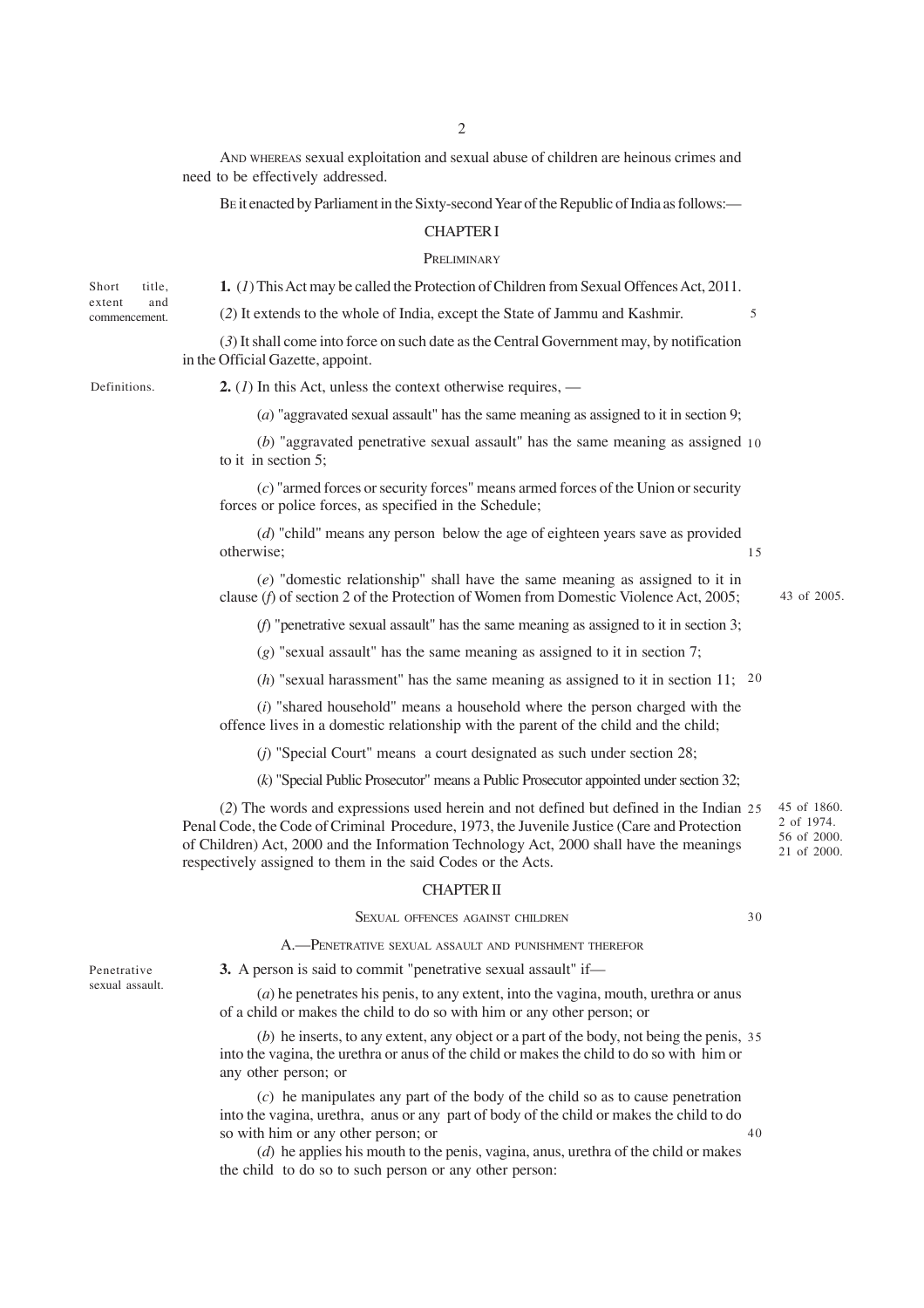Provided that where such penetrative sexual assault is committed against a child between sixteen to eighteen years of age, it shall be considered whether the consent for such an act has been obtained against the will of the child or the consent has been obtained by use of violence, force, threat to use force, intoxicants, drugs, impersonation, fraud, deceit, coercion, undue influence, threats, when the child is sleeping or unconscious or where the child does not have the capacity to understand the nature of the act or to resist it.

*Explanation I*.— For the purposes of this section,—

10

5

(*a*) "consent" means the unequivocal voluntary agreement where the person has by words, gestures, or any form of non-verbal communication, communicated willingness to participate in the act referred to in this section;

(*b*) "unequivocal voluntary agreement" means willingness given for specific and be limited to the express act consented to under this section.

*Explanation II.*— A child, who does not offer actual physical resistance to penetrative 15 sexual assault is not by reason only of that fact, to be regarded as consenting to the sexual activity.

**4.** Whoever commits penetrative sexual assault shall be punished with imprisonment of either description for a term which shall not be less than seven years but which may extend to imprisonment for life, and shall also be liable to fine.

 $20$ 

B.—AGGRAVATED PENETRATIVE SEXUAL ASSAULT AND PUNISHMENT THEREFOR

 **5.** (*a*) Whoever, being a police officer, commits penetrative sexual assault on a child —

(*i*) within the limits of the police station or premises at which he is appointed; or sexual assault.

(*ii*) in the premises of any station house, whether or not situated in the police station, to which he is appointed; or

25

(*iii*) in the course of his duties or otherwise; or

(*b*) Whoever being a member of the armed forces or security forces commits penetrative sexual assault on a child—

(*i*) within the limits of the area to which the person is deployed; or

(*ii*) in any areas under the command of the forces or armed forces; or

30

(*iii*) in the course of his duties or otherwise; or

(*iv*) where the said person is known or identified as a member of the security or armed forces; or

(*c*) whoever being a public servant commits penetrative sexual assault on a child; or

(*d*) whoever being on the management or on the staff of a jail, remand home, protection 35 home, observation home, or other place of custody or care and protection established by or under any law for the time being in force, commits penetrative sexual assault on a child, being inmate of such jail, remand home, protection home, observation home, or other place of custody or care and protection; or

(*e*) whoever being on the management or staff of a hospital, whether Government or private, commits penetrative sexual assault on a child in that hospital; or 40

(*f*) whoever being on the management or staff of an educational institution, commits penetrative sexual assault on a child in that institution; or

(*g*) whoever commits gang penetrative sexual assault on a child; or

(*h*) whoever commits penetrative sexual assault on a child using deadly weapons, fire, 45 heated substance or corrosive substance; or

Punishment for Penetrative sexual assault.

Aggravated penetrative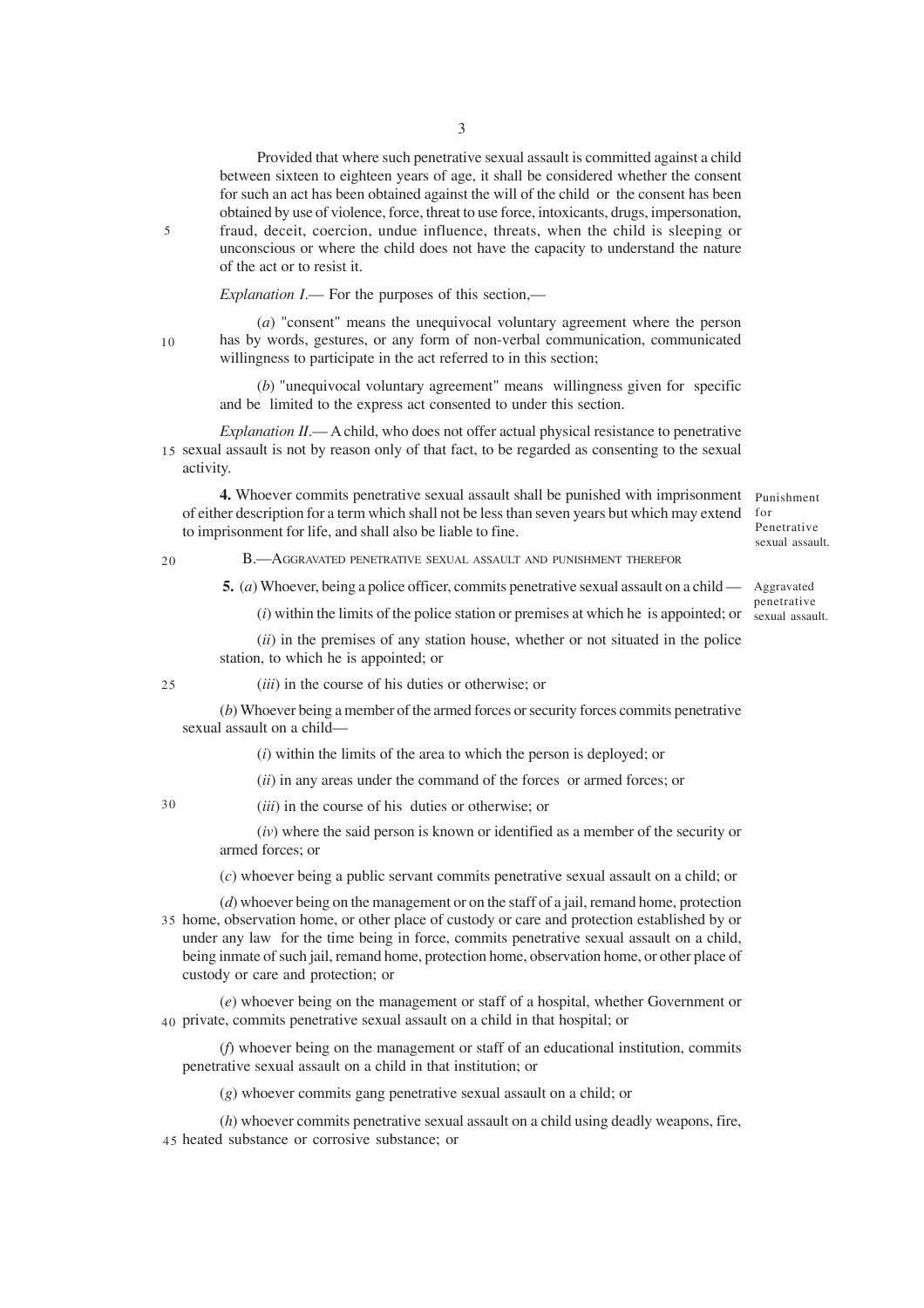(*i*) whoever commits penetrative sexual assault causing grievous hurt or causing injury to the sexual organs of the child; or

(*j*) whoever commits penetrative sexual assault on a child, which—

(*i*) physically incapacitates the child or causes the child to become mentally ill or to become mentally unfit to perform regular tasks, temporarily or permanently; or

(*ii*) in the case of female child, makes the child pregnant as a consequence of sexual assault;

(*iii*) inflicts the child with Human Immunodeficiency Virus or any other life threatening disease or infection which may either temporarily or permanently impair the child by rendering him physically incapacitated, mentally ill or mentally unfit to 10 perform regular tasks; or

(*k*) whoever, taking advantage of a child's mental or physical disability, commits penetrative sexual assault on the child; or

(*l*) whoever commits penetrative sexual assault on the child more than once or repeatedly; or

(*m*) whoever commits penetrative sexual assault on a child below twelve years; or

(*n*) whoever being a relative of the child through blood or adoption or marriage or guardianship or in foster care or having a domestic relationship with a parent of the child or who is living in the same or shared household with the child, commits penetrative sexual assault on such child; or

(*o*) whoever being, in the ownership, or management, or staff, of any institution providing services to the child, commits penetrative sexual assault on the child; or

(*p*) whoever being in a position of trust or authority of a child commits penetrative sexual assault on the child in an institution or home of the child or any where else; or

(*q*) whoever commits penetrative sexual assault on a child knowing the child is pregnant; 25 or

(*r*) whoever commits penetrative sexual assault on a child and attempts to murder the child; or

(*s*) whoever commits penetrative sexual assault on a child in the course of communal or sectarian violence; or

(*t*) whoever commits penetrative sexual assault on a child and who has been previously convicted of having committed any offence under this Act or any sexual offence punishable under any other law for the time being in force,

is said to commit aggravated penetrative sexual assault.

**6.** Whoever, commits aggravated penetrative sexual assault, shall be punished with 35 rigorous imprisonment for a term which shall not be less than ten years but which may extend to imprisonment for life and shall also be liable to fine. for aggravated

### C.—SEXUAL ASSAULT AND PUNISHMENT THEREFOR

Sexual Assault.

Punishment

penetrative sexual assault.

> **7.** Whoever, with sexual intent touches the vagina, penis, anus or breast of the child or makes the child touch the vagina, penis, anus or breast of such person or any other 40 person, or does any other act with sexual intent which involves physical contact without penetration is said to commit sexual assault:

> Provided that where such penetrative sexual assault is committed against a child between sixteen to eighteen years of age, it shall be considered whether the consent for such act has been obtained against the will of the child or the consent has been obtained by use 45of violence, force, threat to use force, intoxicants, drugs, impersonation, fraud, deceit, coercion, undue influence, threats, when the child is sleeping or unconscious, or where the child does not have the capacity to understand the nature of the act or to resist it.

5

 $20$ 

15

30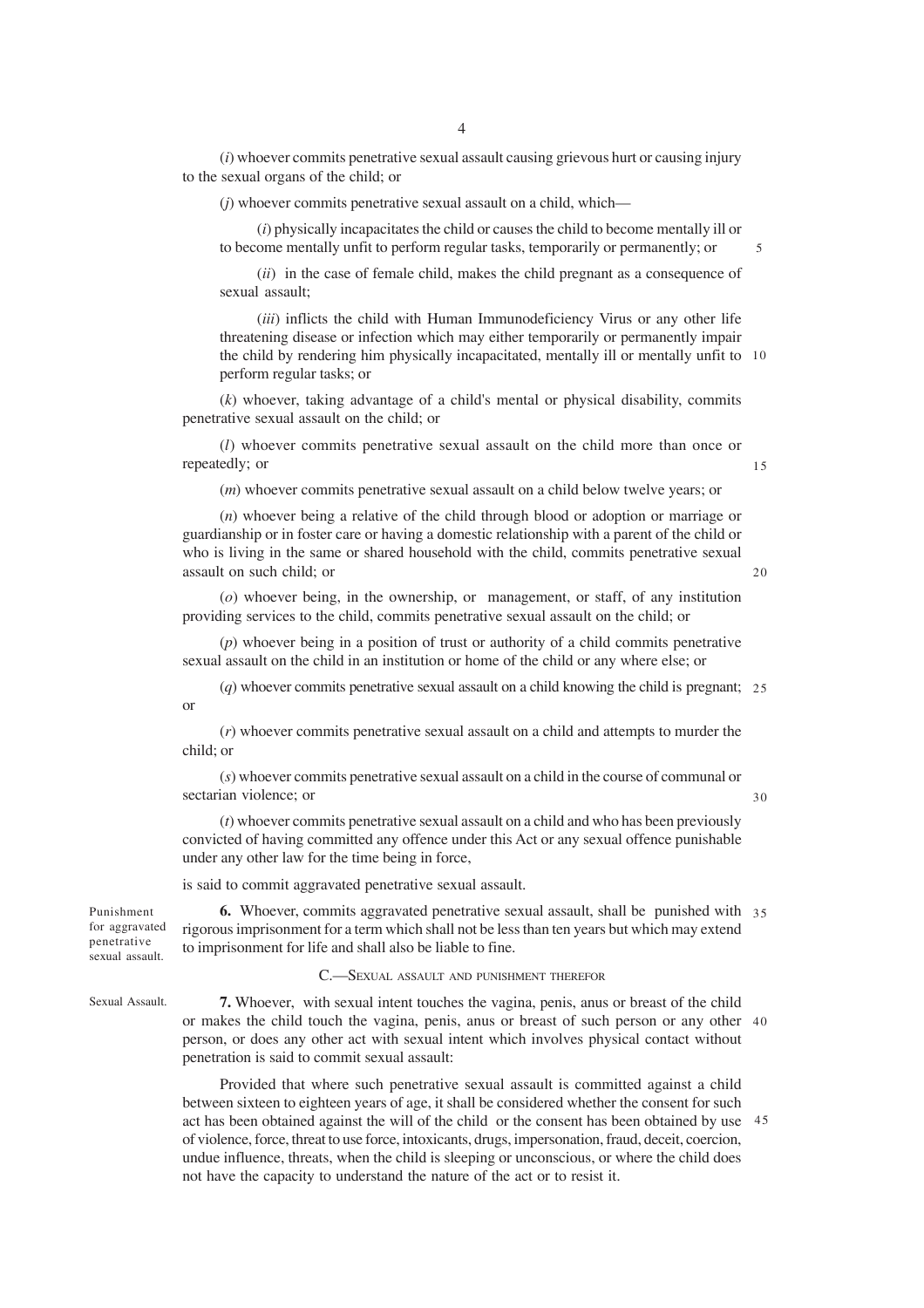*Explanation I*.— For the purposes of this section,—

(*a*) "consent" means the unequivocal voluntary agreement where the person has by words, gestures, or any form of non-verbal communication, communicated willingness to participate in the act referred to in this section:

(*b*) "unequivocal voluntary agreement" means willingness given for specific and be limited to the express act consented to under this section.

*Explanation II*.— A child who does not offer actual physical resistance to sexual activity is not by reason only of that fact, to be regarded as consenting to the sexual assault.

*Explanation III*.— Any question which involves "sexual intent" shall be a question of 10 fact.

**8.** Whoever, commits sexual assault, shall be punished with imprisonment of either Punishment for description for a term which shall not be less than three years but which may extend to five years, and shall also be liable to fine.

sexual assault.

D.—AGGRAVATED SEXUAL ASSAULT AND PUNISHMENT THEREFOR

**9.** (*a*) Whoever, being a police officer, commits sexual assault on a child— 15

Aggravated Sexual Assault.

(*i*) within the limits of the police station or premises where he is appointed; or

(*ii*) in the premises of any station house whether or not situated in the police station to which he is appointed; or

(*iii*) in the course of his duties or otherwise; or

(*iv*) when the person is known or identified as a police officer; or

(*b*) whoever, being a member of the armed forces or security forces, commits sexual assault on a child—

(*i*) within the limits of the area to which the person is deployed; or

(*ii*) in any areas under the command of the security or armed forces; or

25

 $20$ 

5

(*iii*) in the course of his duties or otherwise; or

(*iv*) where he is known or identified as a member of the security or armed forces; or

(*c*) whoever being a public servant commits sexual assault on a child; or

(*d*) whoever being on the management or on the staff of a jail, or remand home or protection home or observation home, or other place of custody or care and protection 30 established by or under any law for the time being in force commits sexual assault on a child

being inmate of such jail or remand home or protection home or observation home or other place of custody or care and protection; or

(*e*) whoever being on the management or staff of a hospital, whether Government or private, commits sexual assault on a child in that hospital; or

(*f*) whoever being on the management or staff of an educational institution, commits sexual assault on a child in that institution; or 35

(*g*) whoever commits gang sexual assault on a child ; or

(*h*) whoever commits sexual assault on a child using deadly weapons, fire, heated substance or corrosive substance; or

(*i*) whoever commits sexual assault causing grievous hurt or causing injury to the sexual organs of the child; or 40

(*j*) whoever commits penetrative sexual assault on a child, which—

(*i*) physically incapacitates the child or causes the child to become mentally ill or to become mentally unfit to perform regular tasks, temporarily or permanently; or

45

(*ii*) inflicts the child with Human Immunodeficiency Virus or any other life threatening disease or infection which may either temporarily or permanently impair the child by rendering him physically incapacitated, mentally ill or mentally unfit to perform regular tasks; or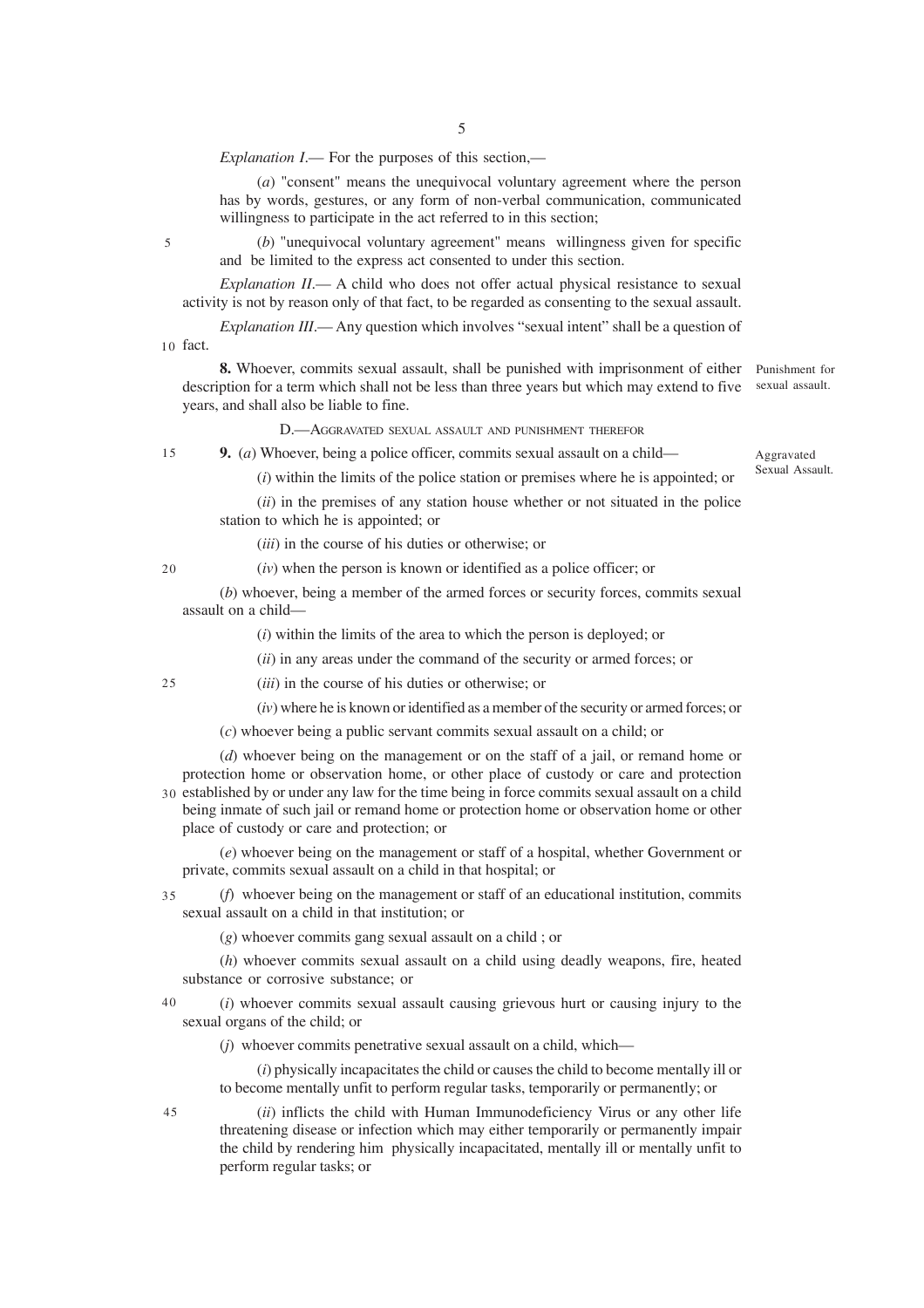(*k*) whoever, taking advantage of a child's mental or physical disability, commits sexual assault on the child; or

(*l*) whoever commits sexual assault on the child more than once or repeatedly; or

(*m*) whoever commits sexual assault on a child below twelve years; or

(*n*) whoever, being a relative of the child through blood or adoption or marriage or 5 guardianship or in foster care, or having domestic relationship with a parent of the child, or who is living in the same or shared household with the child, commits sexual assault on such child; or

(*o*) whoever being in the ownership or management or staff, of any institution providing services to the child, commits sexual assault on the child in such institution; or

(*p*) whoever, being in a position of trust or authority of a child, commits sexual assault 10 on the child in an institution or home of the child or anywhere else; or

(*q*) whoever commits sexual assault on a child knowing the child is pregnant; or

(*r*) whoever commits sexual assault on a child and attempts to murder the child; or

(*s*) whoever commits sexual assault on a child in the course of communal or sectarian violance; or

(*t*) whoever commits sexual assault on a child and who has been previously convicted of having committed any offence under this Act or any sexual offence punishable under any other law for the time being in force,

is said to commit aggravated sexual assault.

**10.** Whoever, commits aggravated sexual assault shall be punished with imprisonment 20 of either description for a term which shall not be less than five years but which may extend to seven years, and shall also be liable to fine. Punishment for aggravated sexual assault.

#### E.—SEXUAL HARASSMENT AND PUNISHMENT THEREFOR

**11.** A person is said to commit sexual harassment upon a child when such person with sexual intent, harassment.

> (*i*) utters any word or makes any sound, or makes any gesture or exhibits any object or part of body with the intention that such word or sound shall be heard, or such gesture or object or part of body shall be seen by the child; or

> (*ii*) makes a child exhibit his body or any part of his body so as it is seen by such person or any other person; or

(*iii*) shows any object to a child in any form or media for pornographic purposes; or

(*iv*) repeatedly or constantly follows or watches or contacts a child either directly or through any means; or

(*v*) threatens to use, in any form of media, a real or fabricated depiction through electronic, film or digital or any other mode, of any part of the body of the child or the 35 involvement of the child in a sexual act.

*Explanation*.—Any question which involves "sexual intent" shall be a question of fact.

**12.** Whoever commits sexual harassment upon a child shall be punished with imprisonment of either description for a term which may extend to three years and shall also be liable to fine.

### CHAPTER III

### USING CHILD FOR PORNOGRAPHIC PURPOSES AND PUNISHMENT THEREFOR

Use of child for pornographic purposes.

Punishment for sexual harassment.

Sexual

**13.** Whoever, uses a child in any form of media (including programme or advertisement telecast by television channels or internet or any other electronic form or printed form, whether or not such programme or advertisement is intended for personal use or for 45 distribution), for the purposes of sexual gratification, which includes—

(*a*) representation of the sexual organs of a child;

(*b*) usage of a child engaged in real or simulated sexual acts (with or without penetration);

(*c*) the indecent or obscene representation of a child,

shall be guilty of the offence of using a child for pornographic purposes.

15

40

50

 $25$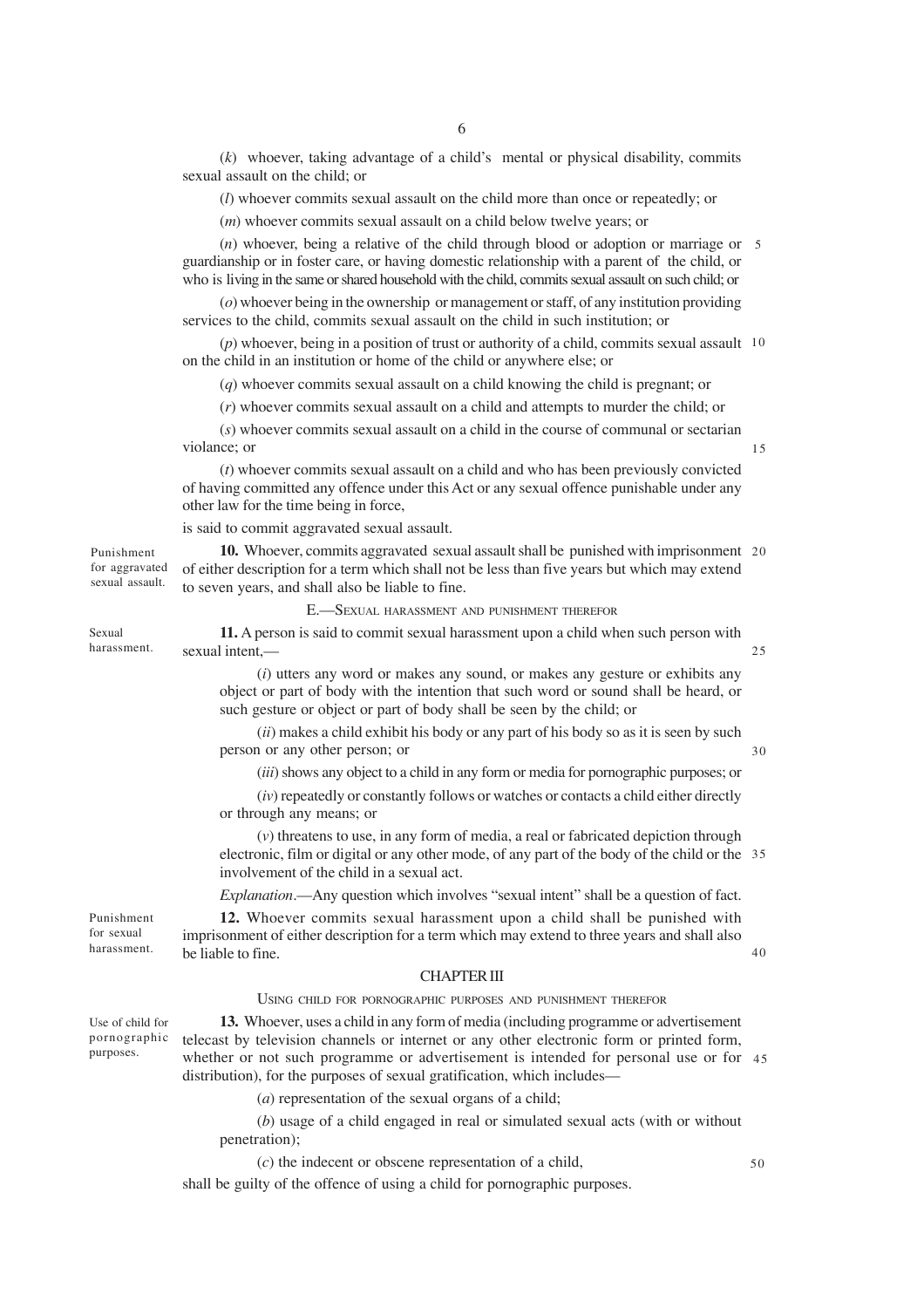*Explanation.—*For the purposes of this section, the expression ''use a child'' shall include involving a child through any medium like print, electronic, computer or any other technology for preparation, production, offering, transmitting, publishing, facilitation and distribution of the pornographic material.

**14.** (*1*) Whoever, uses a child or children for pornographic purposes shall be liable for rigorous imprisonment which may extend to five years and shall also be liable to fine and in the event of second or subsequent conviction with imprisonment of either description for a term which may extend to seven years and also with fine. Punishment for using child for pornographic purposes. 5

(*2*) If the person using the child for pornographic purposes commits any offence 10 referred to in section 3, or section 5, or section 7, or section 9, by directly participating in pornographic acts, he shall be punishable for life imprisonment and shall also be liable to fine.

**15.** Any person, who stores, for commercial purposes any pornographic material in any form involving a child shall be punished with imprisonment of either description which may extend to three years or with fine or with both.

Punishment for storage of pornographic material involving child.

Abetment of an offence.

#### 15

# CHAPTER IV

ABETMENT OF AND ATTEMPT TO COMMIT AN OFFENCE

**16.** A person abets an offence, who—

*First*.— Instigates any person to do that offence; or

 $20$ 

*Secondly*.— Engages with one or more other person or persons in any conspiracy for the doing of that offence, if an act or illegal omission takes place in pursuance of that conspiracy, and in order to the doing of that offence; or

*Thirdly.*—Intentionally aids, by any act or illegal omission, the doing of that offence.

*Explanation I.*— A person who, by wilful misrepresentation, or by wilful concealment 25 of a material fact, which he is bound to disclose, voluntarily causes or procures, or attempts to cause or procure a thing to be done, is said to instigate the doing of that offence.

*Explanation II*.—Whoever, either prior to or at the time of commission of an act, does anything in order to facilitate the commission of that act, and thereby facilitates the commission thereof, is said to aid the doing of that act.

**17.** Whoever abets any offence under this Act, if the act abetted is committed in consequence of the abetment, shall be punished with punishment provided for that offence. Punishment for abetment. 30

*Explanation.* — An act or offence is said to be committed in consequence of abetment, when it is committed in consequence of the instigation, or in pursuance of the conspiracy or with the aid, which constitutes the abetment.

**18.** Whoever attempts to commit any offence punishable under this Act or to cause such an offence to be committed, and in such attempt, does any act towards the commission of the offence, shall be punished with imprisonment of either description which may extend to one year or with fine or with both. 35

### CHAPTER V

# 40

45

2 of 1974.

### PROCEDURE FOR REPORTING OF CASES

- **19.** (*1*) Notwithstanding anything contained in the Code of Criminal Procedure, 1973, any person (including the child), who apprehends that an offence under this Act is likely to be committed or has knowledge that such an offence has been committed, he shall provide such information to,— Reporting of offences.
	- (*a*) the Special Juvenile Police Unit; or
		- (*b*) the local police.

Punishment for attempt to commit an offence.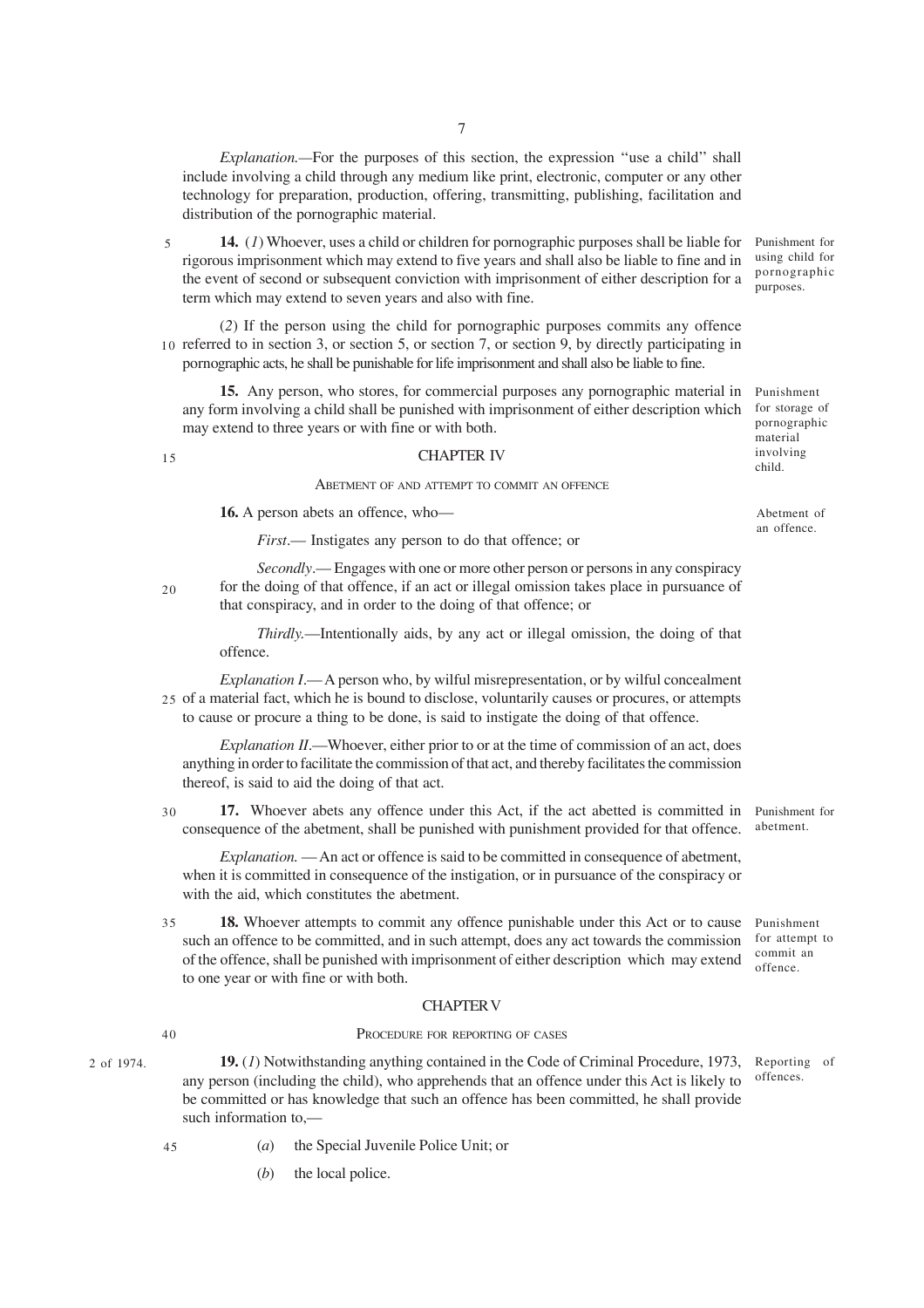(*2*) Every report given under sub-section (*1*) shall be—

(*a*) ascribed an entry number and recorded in writing;

(*b*) be read over to the informant;

(*c*) shall be entered in a book to be kept by the Police Unit.

(*3*) Where the report under sub-section (*1*) is given by a child, the same shall be 5 recorded under sub-section (*2*) in a simple language so that the child understands contents being recorded.

(*4*) In case contents are being recorded in the language not understood by the child or wherever it is deemed necessary, a translator or an interpreter shall be provided to the child if he fails to understand the same.

(*5*) Where the Special Juvenile Police Unit or local police is satisfied that the child against whom an offence has been committed is in need of care and protection, then, it shall, after recording the reasons in writing, make immediate arrangement to give him such care and protection (including admitting the child into shelter home or to the nearest hospital) within twenty-four hours of the report, as may be required.

(*6*) The Special Juvenile Police Unit or local police shall, without unnecessary delay but within a period of twenty-four hours, report the matter to the Special Court or where no Special Court has been designated, to the Court of Session, including need of the child for care and protection and steps taken in this regard.

Obligation of media, studio and photographic facilities to report cases.

Punishment for failure to report or record a case.

Punishment for false complaint or false information.

**20.** Any personnel of the media or hotel or lodge or hospital or club or studio or 20 photographic facilities, by whatever name called, irrespective of the number of persons employed therein, shall, on coming across any material or object which is sexually exploitative of the child (including pornographic, sexually-related or making obscene representation of a child or children) through the use of any medium, shall provide such information to the Special Juvenile Police Unit, or to the local police, as the case may be. 25

**21.** (*1*) Any person, who fails to report an offence under sub-section (*1*) of section 19 or section 20 or who fails to record such offence under sub-section (*2*) of section 19 shall be punished with imprisonment of either description which may extend to six months or with fine or with both.

(*2*) Any person, being in-charge of any company or an institution (by whatever name 30 called) who fails to report the commission of an offence under sub-section (*1*) of section 19 in respect of a subordinate under his control, shall be punished with imprisonment for a term which may extend to one year and with fine.

(*3*) The provisions of sub-section (*1*) shall not apply to a child under this Act.

22. (1) Any person, who makes false complaint or provides false information against 35 any person, in respect of an offence committed on a child below the age of sixteen years, under sections 3, 5, 7 and section 9, solely with the intention to humiliate, extort or threaten or defame him, shall be punished with imprisonment for a term which may extend to six months or with fine or with both.

(*2*) Where a false complaint has been made or false information has been provided by 40 a child, being less than sixteen years, no punishment shall be imposed on such child.

(*3*) Where a false complaint has been made or false information has been provided by a child being more than sixteen years, and it is proved that the complaint was made or information was provided with his own informed decision and in such case, the child shall be sent to the Juvenile Justice Board constituted under section 4 of the Juvenile Justice (Care 45 and Protection of Children) Act, 2000, for suitable remedial action.

(*4*) Whoever, not being a child, makes a false complaint or provides false information against a child, knowing it to be false, thereby victimising such child in any of the offences under this Act, shall be punished with imprisonment which may extend to one year or with fine or with both.

56 of 2000.

50

15

10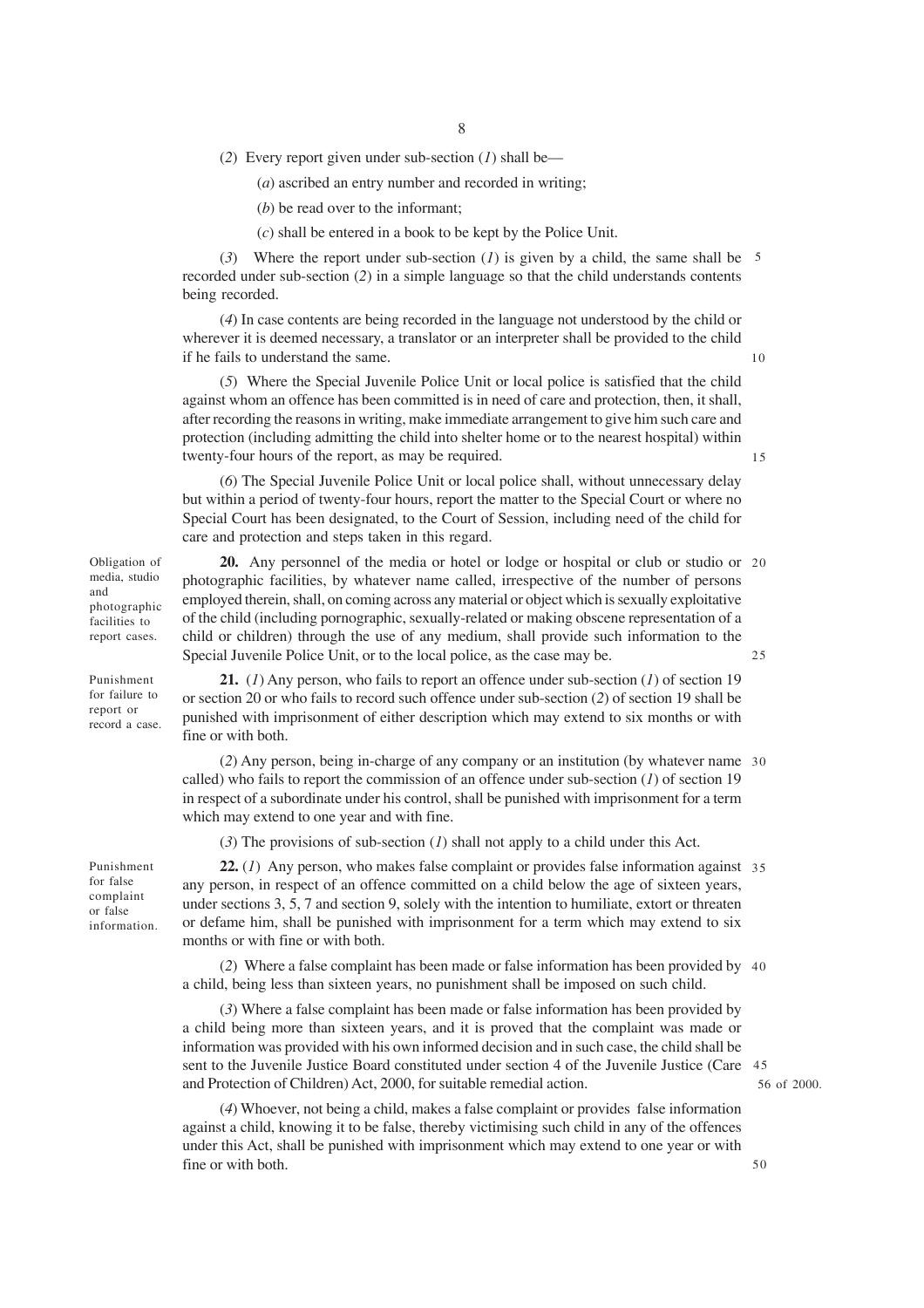23. (1) No person shall make any report or present comments on any child from any Procedure for form of media or studio or photographic facilities without having complete and authentic information, and without the consent of the child or his parents or guardian, who may be involved in an offence under this Act either as an accused or as a victim, which may have the 5 effect of lowering his character or infringing upon his privacy.

(*2*) No reports in any media shall disclose, without the consent of the child or his parents or guardian, the identity of a child including his name, address, photograph, family details, school, neighbourhood or any other particulars which may lead to disclosure of identity of the child.

(*3*) The publisher or owner of the media or studio or photographic facilities shall be jointly and severally liable for the acts and omissions of his employee. 10

(*4*) Any person who contravenes the provisions of sub-section (*1*) or sub-section (*2*) shall be liable to be punished with imprisonment of either description for a period which shall not be less than one year but which may extend to two years or with fine or with both.

### CHAPTER VI

#### PROCEDURES FOR RECORDING STATEMENT OF THE CHILD

24. (1) For the purposes of recording the statement of the child, the provisions of Recording of section 157 of the Code of Criminal Procedure, 1973 shall apply. 2 of 1974.

statement of a child.

media.

(*2*) If the statement of the child is being recorded under section 164 of the Code of 2 of 1974. 20 Criminal Procedure, 1973, the Magistrate recording such statement shall, notwithstanding anything contained therein, record the statement as spoken by the child in the presence of the parents of the child or any other person in whom the child has trust or confidence:

> Provided that the Magistrate may wherever necessary, take the assistance of an interpreter while recording the statement of the child:

Provided further that the Magistrate may, in case of a child having a mental or physical disability, seek the assistance of a special educator or an expert in that field to record the statement of the child. 25

(*3*) Notwithstanding anything contained in section 164 of the Code of Criminal Procedure, 1973 where any statement of the child is recorded by audio-video electronic means, it shall be recorded in the presence of the parents of the child or any other person in 30 whom the child has trust or confidence. 2 of 1974.

(*4*) The provisions contained in the first proviso to sub-section (*1*) of section 164 of the Code of Criminal Procedure, 1973 shall, so far it permits the presence of the advocate of the accused shall not apply in this case.

(*5*) The magistrate shall provide to the child or his representative, a copy of the document specified under section 207 of the Code of Criminal Procedure, 1973, upon the final report being filed by the police under section 173 of that Code. 35

**25.** Without prejudice to the provisions contained in sub-section (*1*) of section 24, the police officer while recording the statement of the child shall not be present in his uniform.

**26.** The police officer making the investigation, shall, while examining the child, ensure that at no point of time the child come in the contact in any way with the accused. 40

**27.** The medical examination of a child in respect of whom any offence has been committed under this Act, shall, notwithstanding that a First Information Report or complaint has not been registered for the offences under this Act, be conducted in accordance with 2 of 1974. 45 section 164A of the Code of Criminal Procedure, 1973.

CHAPTER VII

#### SPECIAL COURTS

**28.** (1) For the purposes of providing a speedy trial, the State Government shall in Designation of consultation with the Chief Justice of the High Court, by notification in the Official Gazette, Special Courts.

15

2 of 1974.

2 of 1974.

Police officer not to be in uniform.

Accused not to be in contact.

Medical examination of a child.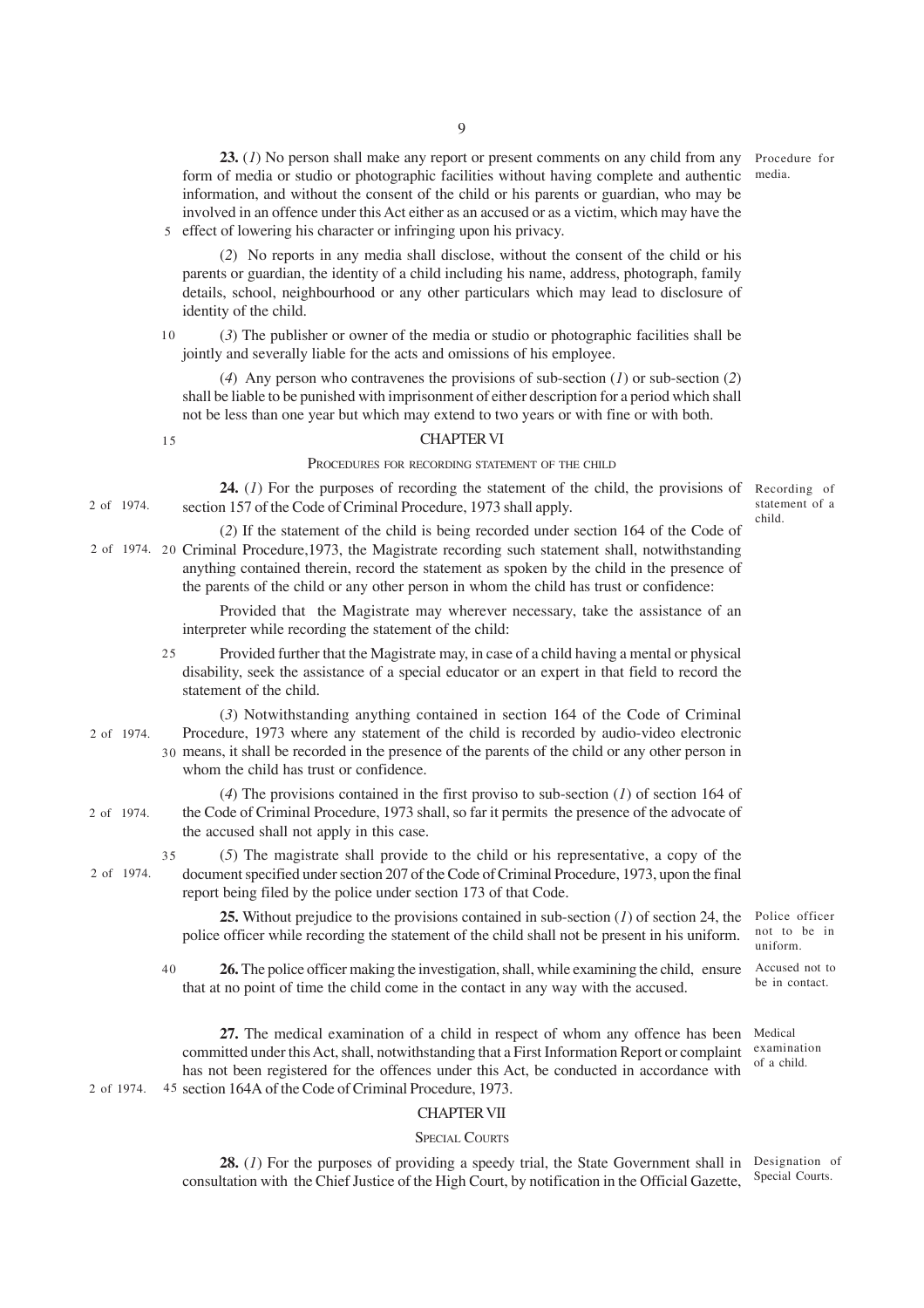designate for each district, a Court of Session to be a Special Court to try the offences under the Act.

(*2*) While trying an offence under this Act, a Special Court shall also try an offence [other than the offence referred to in sub-section  $(I)$ , with which the accused may, under the Code of Criminal Procedure, 1973, be charged at the same trial. 5

2 of 1974.

21 of 2000.

 $20$ 

30

2 of 1974. 35

(*3*) The Special Court constituted under this Act, notwithstanding anything in the Information Technology Act, 2000, shall have jurisdiction to try offences under section 67B of that Act in so far as it relates to publication or transmission of sexually explicit material depicting children in any act, or conduct or manner or facilitates abuse of children online.

**29.** Where a person is prosecuted for violating any of the provisions under sections 10 3, 5, 7 and section 9 of this Act, and where the victim is a child below the age of sixteen years, the Special Court shall presume, that such person has committed the offence, unless the contrary is proved.

Presumption of culpable mental state.

Presumption as to certain offences.

> **30.** (*1*) In any prosecution for any offence under this Act which requires a culpable mental state on the part of the accused, the Special Court shall presume the existence of 15 such mental state but it shall be a defence for the accused to prove the fact that he had no such mental state with respect to the act charged as an offence in that prosecution.

(*2*) For the purposes of this section, a fact is said to be proved only when the Special Court believes it to exist beyond reasonable doubt and not merely when its existence is established by a preponderance of probability.

*Explanation.—*In this section, "culpable mental state" includes intention, motive, knowledge of a fact and the belief in, or reason to believe, a fact.

**31.** Save as otherwise provided in this Act, the provisions of the Code of Criminal Procedure, 1973 (including the provisions as to bail and bonds) shall apply to the proceedings before a Special Court and for the purposes of the said provisions, the Special Court shall 25 be deemed to be a Court of Sessions and the person conducting a prosecution before a Special Court, shall be deemed to be a Public Prosecutor. 2 of 1974.

Special Public Prosecutors.

Application of Code of Criminal Procedure, 1973 to proceedings before a Special Court.

> **32.** (*1*) The State Government shall, by notification in the Official Gazette, appoint a Special Public Prosecutor for every Special Court for conducting cases only under the provisions of this Act.

> (*2*) A person shall be eligible to be appointed as a Special Public Prosecutor under subsection  $(I)$  only if he had been in practice for not less than seven years as an advocate.

> (*3*) Every person appointed as a Special Public Prosecutor under this section shall be deemed to be a Public Prosecutor within the meaning of clause (*u*) of section 2of the Code of Criminal Procedure , 1973 and provision of that Code shall have effect accordingly.

#### CHAPTER VIII

### PROCEDURE AND POWERS OF SPECIAL COURTS AND RECORDING OF EVIDENCE

Procedure and powers of Special Court.

**33**. (*1*) A Special Court may take cognizance of any offence, without the accused being committed to it for trial, upon receiving a complaint of facts which constitute such offence, or upon a police report of such facts. 40

(*2*) The Special Public Prosecutor, or as the case may be, the counsel appearing for the accused shall, while recording the examination-in-chief, cross-examination or re-examination of the child, communicate the questions to be put to the child to the Special Court which shall in turn put those questions to the child.

(*3*) The Special Court may, if it considers necessary, permit frequent breaks for the 45child during the trial.

10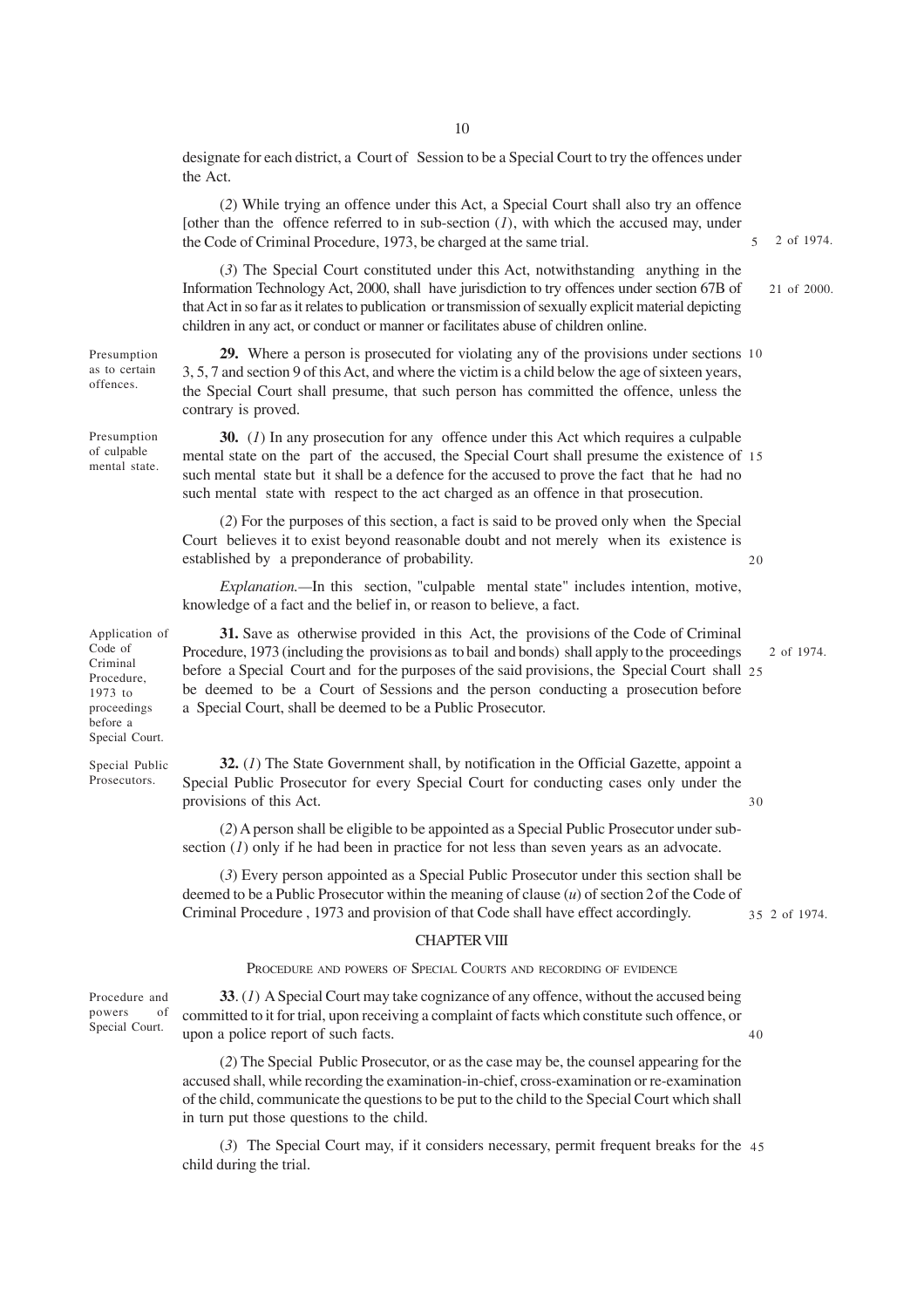(*4*) The Special Court shall create a child-friendly atmosphere by allowing a family member, a guardian, a friend or a relative, in whom the child has trust or confidence, to be present in the court.

(*5*) The Special Court shall ensure that the child is not called repeatedly to testify in the 5 court.

(*6*) The Special Court shall not permit aggressive questioning or character assassination of the child and ensure that dignity of the child is maintained at all times during the trial.

(*7*) The Special Court shall ensure that the identity of the child is not disclosed at any time during the course of investigation or trial, except with the consent of the child or his 10 parents or guardian.

*Explanation.*—For the purposes of this sub-section, the identity of the child shall include the identity of the child's family, school, relatives, neighbourhood or any other information by which the identity of the child may be revealed.

(*8*) In appropriate cases, the Special Court may, in addition to the punishment, direct 15 payment of compensation to the child for any physical or mental trauma caused to him or for immediate rehabilitation of such child.

(*9*) Subject to the provisions of this Act, a Special Court shall, for the purpose of the trial of any offence under this Act, have all the powers of a Court of Session and shall try such offence as if it were a Court of Session, and as far as may be, in accordance with the 20 procedure specified in the Code of Criminal Procedure, 1973 for trial before a Court of Session.

**34.** (*1*) Where any offence under this Act is committed by a child, such child shall be dealt with under the provisions of the Juvenile Justice (Care and Protection of Children) Act, case of 2000. 56 of 2000.

Procedure in commission of offence by child and determination of age by Special Court.

(*2*) If any question arises in any proceeding before the Special Court whether a person 25 is a child or not, such question shall be determined by the Special Court after satisfying itself about the age of such person and it shall record in writing its reasons for such determination.

(*3*) No order made by the Special Court shall be deemed to be invalid merely by any subsequent proof that the age of a person as determined by it under sub-section (*2*) was not the correct age of that person.

**35.** (*1*) The evidence of the child shall be recorded within a period of thirty days of the Special Court taking cognizance of the offence and reasons for delay, if any, shall be recorded by the Special Court. Period for recording of evidence of child and 30

(*2*) The Special Court shall complete the trial, as far as possible, within a period of one year from the date of taking cognizance of the offence.

**36.** (*1*) The Special Court shall ensure that the child is not exposed in any way to the accused at the time of recording of the evidence, while at the same time ensuring that the accused is in a position to hear the statement of the child and communicate with his advocate. 35

(*2*) For the purposes of sub-section (*1*), the Special Court may record the statement of a child through video conferencing or by utilising single visibility mirrors or curtains or any 40 other device.

**37.** The Special Court shall try cases *in camera* and in the presence of the parents of Trials to be the child or any other person in whom the child has trust or confidence:

Child not to see accused at the time of testifying.

disposal of case.

conducted *in camera.*

2 of 1974.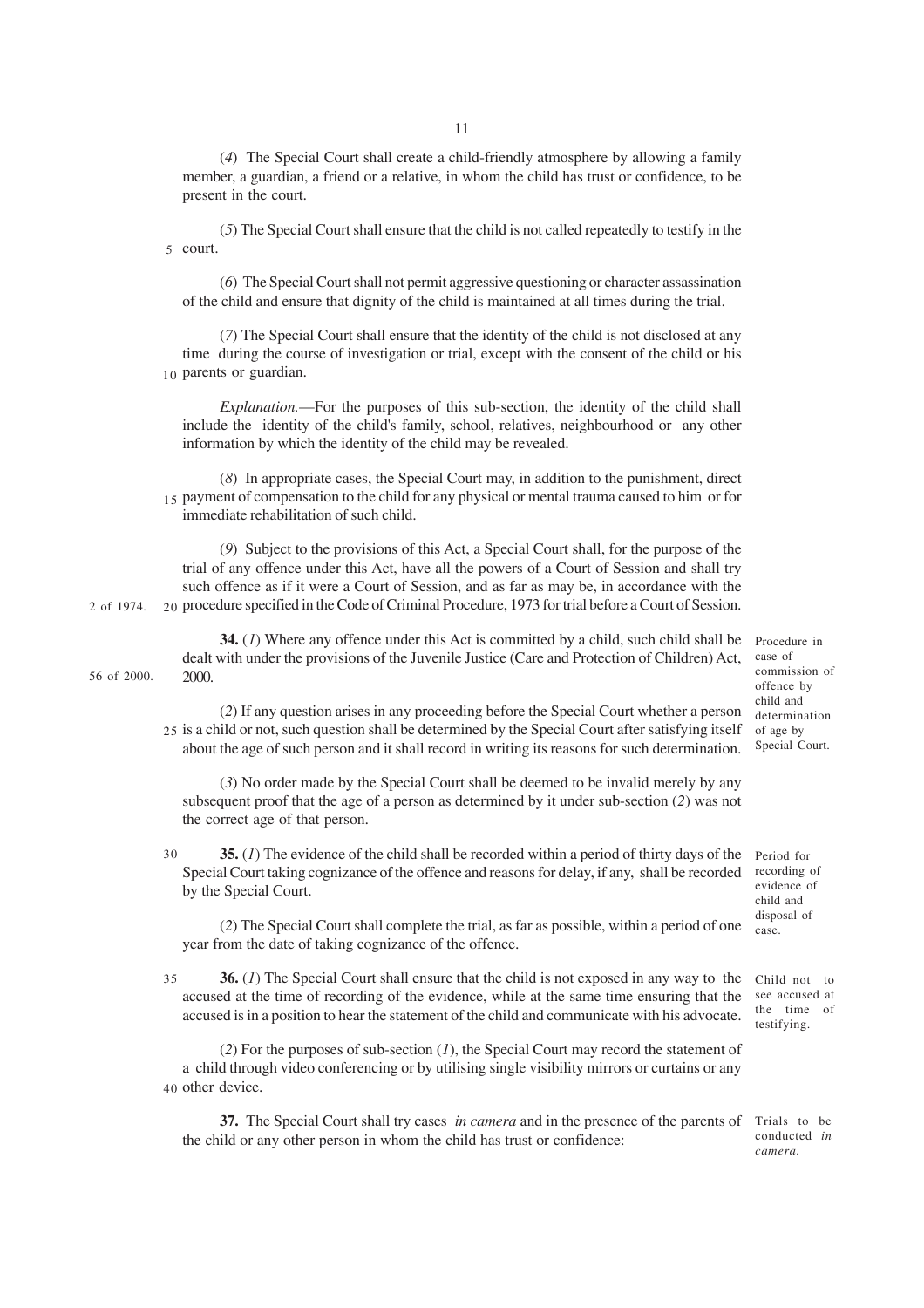Provided that where the Special Court is of the opinion that the child needs to be examined at a place other than the court, it shall proceed to issue a commission in accordance with the provisions of section 284 of the Code of Criminal Procedure, 1973.

2 of 1974.

5

Assistance of an interpreter or expert while recording evidence of child.

**38.** (*1*) Wherever necessary, the Court may take the assistance of an interpreter while recording the evidence of the child.

(*2*) If a child has a mental or physical disability, the Special Court may take the assistance of a special educator or an expert in that field to record the evidence of the child.

### CHAPTER IX

#### **MISCELLANEOUS**

**39.** Subject to such rules as may be made in this behalf, the State Government shall 10 prepare guidelines for use of non-governmental organisations, professionals and experts or persons having knowledge of psychology, social work, physical health, mental health and child development to be associated with the pre-trial and trial stage to assist the child. Guidelines for child to take assistance of experts, etc.

Right of child to take assistance of legal practitioner.

**40.** Subject to the provisio to section 301 of the Code of Criminal Procedure, 1973 the family or the guardian of the child shall be entitled to the assistance of a legal counsel of their 15 choice for any offence under this Act:

Provided that if the family or the guardian of the child are unable to afford a legal counsel, the Legal Services Authority shall provide a lawyer to them.

**41.** The provisions of sections 3 to 13 (both inclusive) shall not apply in case of medical examination or medical treatment of a child when such medical examination or medical 20 treatment is undertaken with the consent of his parents or guardian. Provisions of sections 3 to 13 not to apply in certain cases.

Alternative punishment.

rules.

**42.** Where an act or omission constitute an offence punishable under this Act and also under any other law for the time being in force, then, notwithstanding anything contained in any law for the time being in force, the offender found guilty of such offence shall be liable to punishment only under such law or this Act as provides for punishment which is greater 25 in degree.

**43.** (*1*) The Central Government may, by notification in the Official Gazette, make rules for carrying out the purposes of this Act. Power to make

> (*2*) Every rule made under sub-section (*1*) shall be laid, as soon as may be after it is made, before each House of Parliament, while it is in session, for a total period of thirty days 30 which may be comprised in one session or in two or more successive sessions, and if, before the expiry of the session immediately following the session or the successive sessions aforesaid, both Houses agree in making any modification in the rule or both Houses agree that the rule should not be made, the rule shall thereafter have effect only in such modified form or be of no effect, as the case may be; so, however, that any such modification or 35 annulment shall be without prejudice to the validity of anything previously done under that rule.

Power to remove difficulties.

**44.** (*1*) If any difficulty arises in giving effect to the provisions of this Act, the Central Government may, by order published in the Official Gazette, make such provisions not inconsistent with the provisions of this Act as may appear to it to be necessary or expedient 40 for removal of the difficulty:

Provided that no order shall be made under this section after the expiry of the period of two years from the commencement of this Act.

(*2*) Every order made under this section shall be laid, as soon as may be after it is made, before each House of Parliament.

2 of 1974.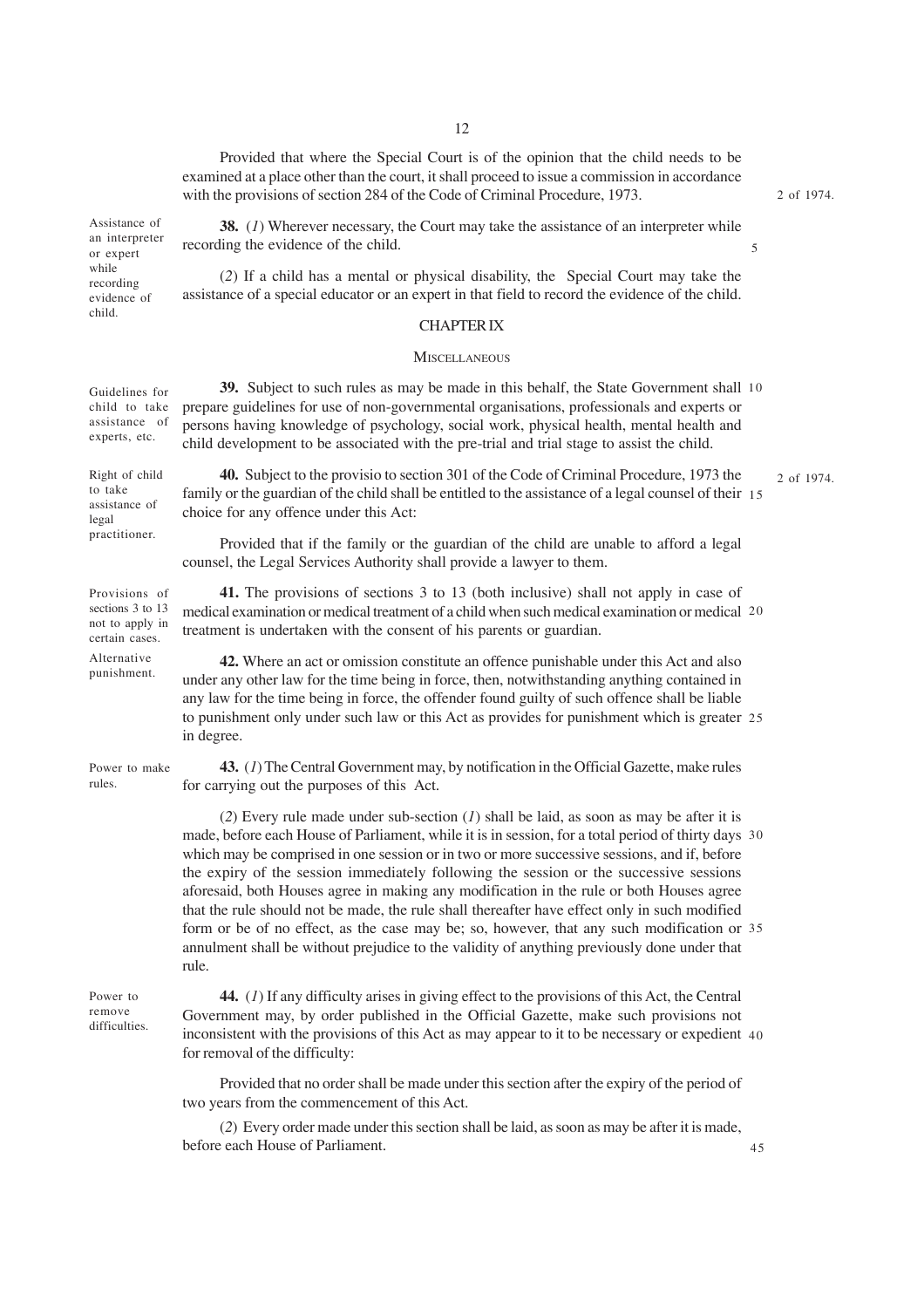# THE SCHEDULE

### [*See* section 2(*c*)]

# ARMED FORCES AND SECURITY FORCES CONSTITUTED UNDER

- (*a*) The Air Force Act, 1950 (45 of 1950);
- (*b*) The Army Act, 1950 (46 of 1950); 5
	- (c) The Assam Rifles Act, 2006 (47 of 2006);
	- (*d*) The Bombay Home Guard Act, 1947;
	- (*e*) The Border Security Force Act, 1968 (47 of 1968);
	- (*f*) The Central Industrial Security Force Act, 1968 (50 of 1968);
- (*g*) The Central Reserve Police Force Act, 1949 (66 of 1949); 10
	- (*h*) The Coast Guard Act, 1978 (30 of 1978);
	- (*i*) The Delhi Special Police Establishment Act, 1946 (25 of 1946);
	- (*j*) The Indo-Tibetan Border Police Force Act, 1992 (35 of 1992);
	- (*k*) The Navy Act, 1957 (62 of 1957);
- (*l*) The National Investigation Agency Act, 2008 (34 of 2008); 15
	- (*m*) The National Security Guard Act,1986 (47 of 1986);
	- (*n*) The Railway Protection Force Act, 1957 (23 of 1957);
	- (*o*) The Sashastra Seema Bal Act, 2007 (53 of 2007);
	- (*p*) The Special Protection Group Act, 1988 (34 of 1988);
- (*q*) The Territorial Army Act, 1948 (56 of 1948); 20

(*r*) The State police forces (including armed constabulary) constituted under the State laws to aid the civil powers of the State and empowered to employ force during internal disturbances or otherwise including armed forces as defined in clause (*a*) of section 2 of the Armed Forces (Special Powers) Act, 1958 (28 of 1958).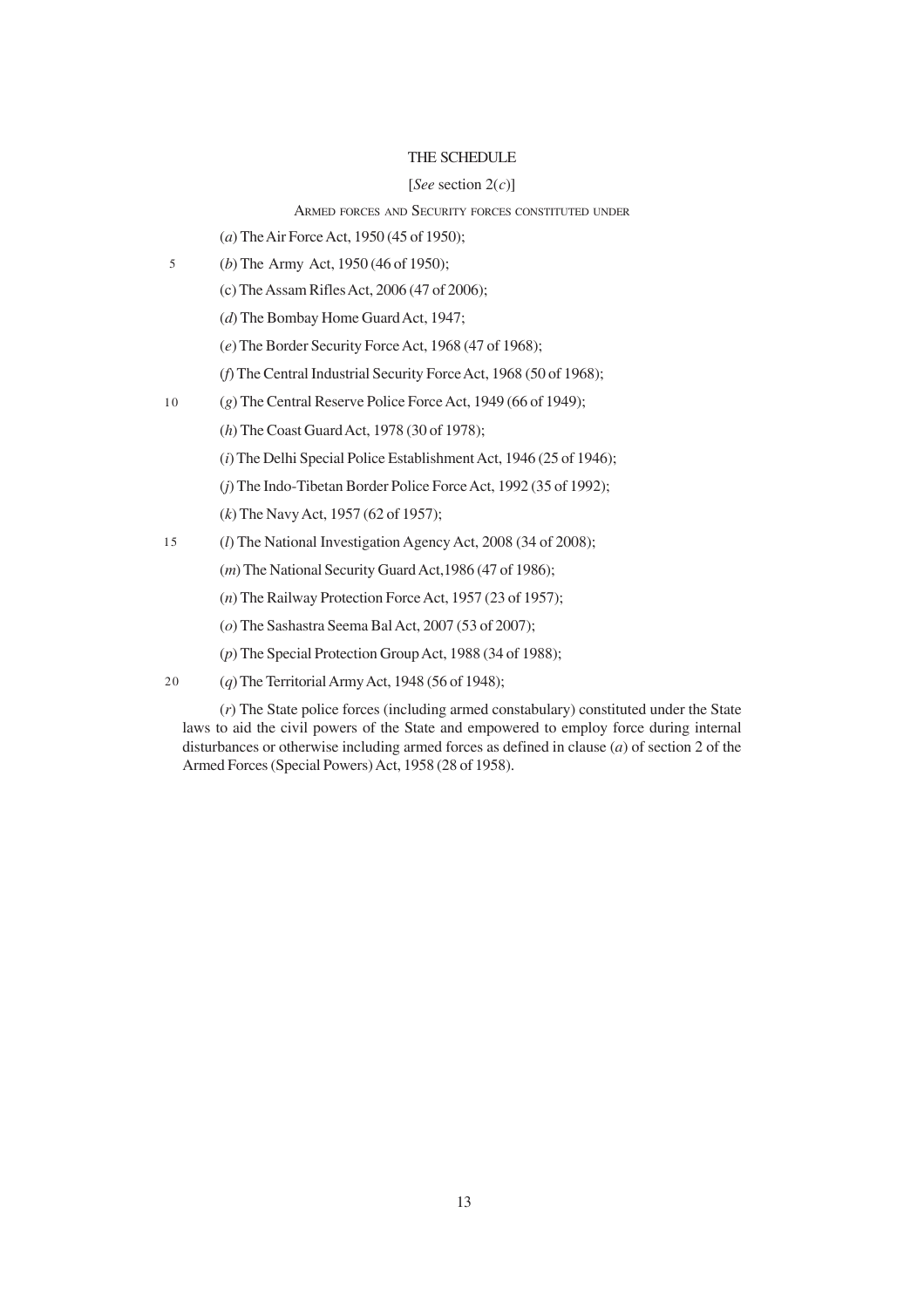# STATEMENT OF OBJECTS AND REASONS

Article 15 of the Constitution, *inter alia*, confers upon the State powers to make special provision for children. Further, article 39, *inter alia,* provides that the State shall in particular direct its policy towards securing that the tender age of children are not abused and their childhood and youth are protected against exploitation and they are given facilities to develop in a healthy manner and in conditions of freedom and dignity.

2. The United Nations Convention on the Rights of Children, ratified by India on 11th December, 1992, requires the State Parties to undertake all appropriate national, bilateral and multilateral measures to prevent (a) the inducement or coercion of a child to engage in any unlawful sexual activity; (b) the exploitative use of children in prostitution or other unlawful sexual practices; and (c) the exploitative use of children in pornographic performances and materials.

3. The data collected by the National Crime Records Bureau shows that there has been increase in cases of sexual offences against children. This is corroborated by the 'Study on Child Abuse: India 2007' conducted by the Ministry of Women and Child Development. Moreover, sexual offences against children are not adequately addressed by the extant laws. A large number of such offences are neither specifically provided for nor are they adequately penalised. The interests of the child, both as a victim as well as a witness, need to be protected. It is felt that offences against children need to be defined explicitly and countered through commensurate penalties as an effective deterrence.

4. It is, therefore, proposed to enact a self contained comprehensive legislation *inter alia* to provide for protection of children from the offences of sexual assault, sexual harassment and pornography with due regard for safeguarding the interest and well being of the child at every stage of the judicial process, incorporating child-friendly procedures for reporting, recording of evidence, investigation and trial of offences and provision for establishment of Special Courts for speedy trial of such offences.

5. The Bill would contribute to enforcement of the right of all children to safety, security and protection from sexual abuse and exploitation.

6. The notes on clauses explain in detail the various provisions contained in the Bill.

7. The Bill seeks to achieve the above objectives.

*The* 16*th March,* 2011.

NEW DELHI; KRISHNA TIRATH.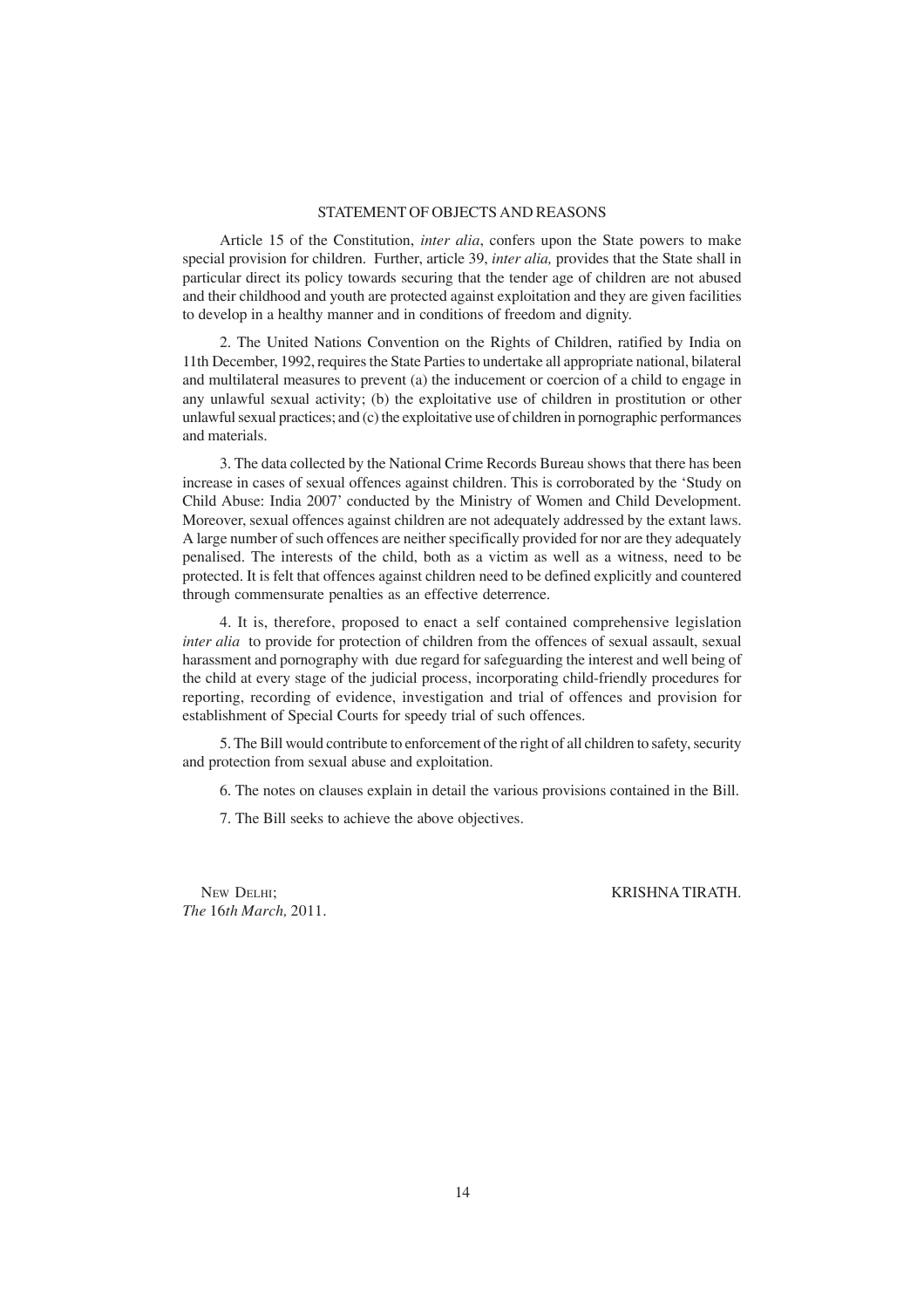## *Notes on clauses*

*Clause* 2.— This clause provides for definitions. It defines the various expressions used in the proposed legislation which, *inter alia*, include the expressions "aggravated sexual assault", "aggravated penetrative sexual assault", "armed forces or security forces", "child", "domestic relationship", ''penetrative sexual assault", "sexual assault", "sexual harassment", "shared household", "Special Court" and "Special Public Prosecutor".

It further provides that words and expressions used in the proposed legislation and not defined but defined in the Indian Penal Code, the Code of Criminal Procedure, 1973, the Juvenile Justice (Care and Protection of Children) Act, 2000 and the Information Technology Act, 2000 shall have the meaning respectively assigned to them in the said Codes or the Acts.

*Clause* 3.—This clause defines the offence of penetrative sexual assault. It provides that if a person penetrates his penis, to any extent, into the vagina, mouth, urethra or anus of a child or makes the child to do so with him or any other person; or inserts, to any extent, any object or a part of the body, not being the penis, into the vagina, the urethra or anus of child or makes the child to do so with him or any other person; or manipulates any part of the body of the child so as to cause penetration into the vagina, urethra or anus or any part of the body of the child or makes the child to do so with him or any other person; or applies his mouth to the penis, vagina, anus, urethra of the child or makes the child to do so with him or any other person, he is said to commit the offence of penetrative sexual assault.

It further provides that where such penetrative sexual assault is committed against a child between sixteen to eighteen years of age, it shall be considered whether the consent for such act has been obtained against the will of the child, or the consent has been obtained by use of violence, force, threat to use force, intoxicants, drugs, impersonation, fraud, deceit, coercion, undue influence, threats, when the child is sleeping or unconscious or where the child does not have the capacity to understand the nature of the act or to resist it.

It also provides explanation that for the purposes of this clause, the expression "consent" means the unequivocal voluntary agreement where the person has by words, gestures, or any form of non-verbal communication, communicated willingness to participate in the act referred to in the clause; and "unequivocal voluntary agreement" means willingness given for specific and be limited to the express act consented to under this clause. It also clarifies that a child, who does not offer actual physical resistance to penetrative sexual assault is not by reason only of that fact, to be regarded as consenting to the sexual activity.

*Clause* 4.—This clause provides for punishment for penetrative sexual assault. It provides that whoever commits penetrative sexual assault shall be punished with imprisonment of either description for a term which shall not be less than seven years but which may extend to imprisonment for life, and shall also be liable to fine.

*Clause* 5.—This clause defines the offence of aggravated penetrative sexual assault. It provides that a person is said to commit aggravated penetrative sexual assault, if he—

(*a*) being a police officer, commits penetrative sexual assault on a child (*i*) within the limits of the police station or premises at which he is appointed; or (*ii*) in the premises of any station house, whether or not situated in the police station, to which he is appointed; or (*iii*) in the course of his duties or otherwise; or

(*b*) being a member of the armed forces or security forces commits penetrative sexual assault on a child (*i*) within the limits of the area to which the person is deployed; or (*ii*) in any areas under the command of the forces or armed forces; or (*iii*) in the course of his duties or otherwise; or  $(iv)$  where the said person is known or identified as a member of the security or armed forces; or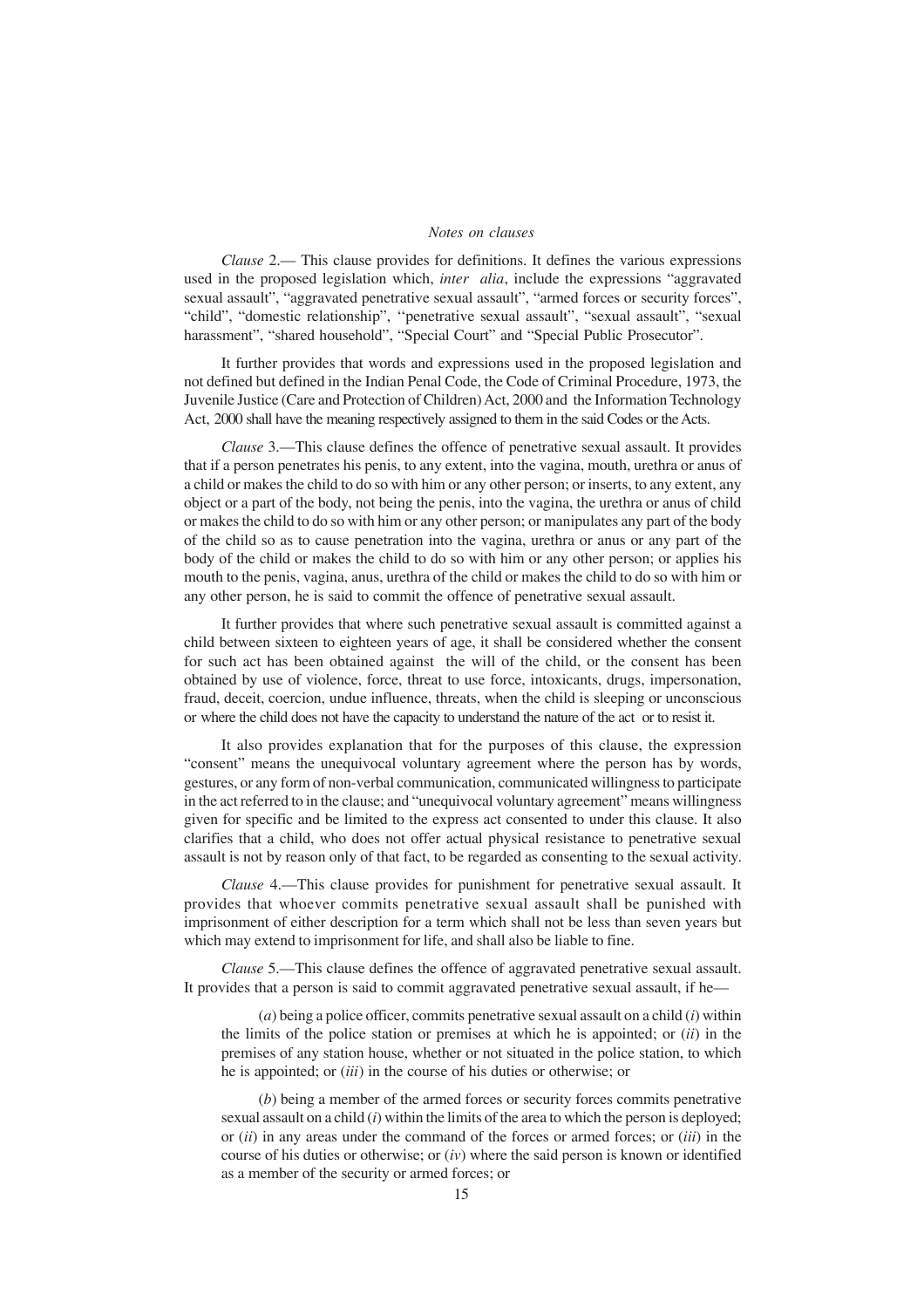(*c*) being a public servant commits penetrative sexual assault on a child; or

(*d*) being on the management or on the staff of a jail, remand home, protection home, observation home, or other place of custody or care and protection established by or under any law for the time being in force, commits penetrative sexual assault on a child, being inmate of such jail, remand home, protection home, observation home, or other place of custody or care and protection; or

(*e*) being on the management or staff of a hospital, whether Government or private, commits penetrative sexual assault on a child in that hospital; or

(*f*) being on the management or staff of an educational institution, commits penetrative sexual assault on a child in that institution; or

(*g*) commits gang penetrative sexual assault; or

(*h*) commits penetrative sexual assault on a child using deadly weapons, fire, heated substance or corrosive substance; or

(*i*) commits penetrative sexual assault causing grievous hurt or causing injury to the sexual organs of the child; or

(*j*) commits penetrative sexual assault upon a child which (*i*) physically incapacitates the child or causes the child to become mentally ill or to become mentally unfit to perform regular tasks, temporarily or permanently; or (*ii*) in the case of female child, makes the child pregnant as a consequence of sexual assault; (*iii*) inflicts the child with Human Immunodeficiency Virus or any other life threatening disease or infection which may either temporarily or permanently impair the child by rendering him physically incapacitated, mentally ill or mentally unfit to perform regular tasks; or

(*k*) commits penetrative sexual assault on a child taking advantage of his mental or physical disability; or

(*l*) commits penetrative sexual assault on the child more than once or repeatedly; or

(*m*) commits penetrative sexual assault on a child below twelve years; or

(*n*) being a relative of the child through blood or adoption or marriage or guardianship or in foster care, or having a domestic relationship with a parent of the child, or who is living in the same or shared household with the child, commits penetrative sexual assault on such child; or

(*o*) being, in the ownership, or management, or staff, of any institution providing services to the child, commits penetrative sexual assault on the child; or

(*p*) being in a position of trust or authority of a child commits penetrative sexual assault on the child in an institution or home of the child or anywhere else; or

(*q*) commits penetrative sexual assault on a child knowing the child is pregnant; or

(*r*) commits penetrative sexual assault on a child and attempts to murder the child; or

(*s*) commits penetrative sexual assault on a child in the course of communal or sectarian violence; or

(*t*) commits penetrative sexual assault on a child and who has been previously convicted of having committed any offence under this Act or any sexual offence punishable under any other law for the time being in force.

*Clause* 6.—This clause provides for punishment for aggravated penetrative sexual assault. It provides that whoever, commits aggravated penetrative sexual assault, shall be punished with rigorous imprisonment for a term which shall not be less than ten year but which may extend to imprisonment for life, and shall also be liable to fine.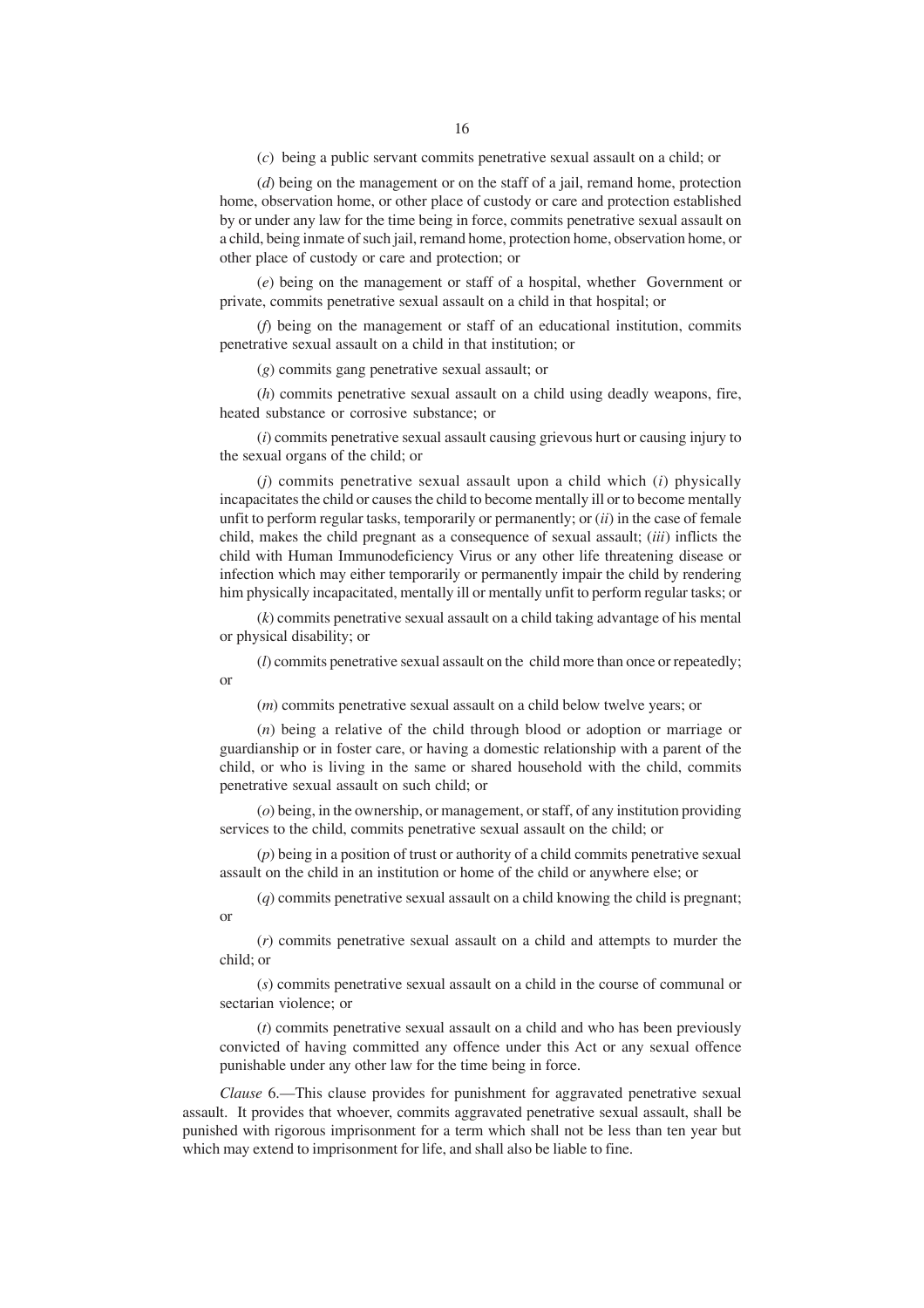*Clause* 7.— This clause defines the offence of sexual assault. It provides that a person is said to commit sexual assault if he with sexual intent touches the vagina, penis, anus or breast of the child or makes the child touch the vagina, penis, anus or breast of such person or any other person, or does any other act with sexual intent which involves physical contact without penetration.

It further provides that where such sexual assault is committed against a child between sixteen to eighteen years of age, it shall be considered whether the consent for such act has been obtained against his will, or the consent has been obtained by use of violence, force, threat to use force, intoxicants, drugs, impersonation, fraud, deceit, coercion, undue influence, threats, when the child is sleeping or unconscious, or where the child does not have the capacity to understand the nature of the act or to resist it.

It also clarifies that the expression "consent" means the unequivocal voluntary agreement where the person has by words, gestures, or any form of non-verbal communication, communicated willingness to participate in the act referred to in this clause, and the expression "unequivocal voluntary agreement" means willingness given for specific and be limited to the express act consented to under this clause and that a person who does not offer actual physical resistance to sexual activity is not by reason only of that fact, to be regarded as consenting to the sexual assault and that any question which involves ''sexual intent'' shall be a question of fact.

*Clause* 8.—This clause provides punishment for sexual assault. It provides that whoever commits sexual assault, shall be punished with imprisonment of either description for a term which shall not be less than three years but may extend to five years and shall also be liable to fine.

*Clause* 9.— This clause defines the offence of aggravated sexual assault. It provides that a person is said to commit aggravated sexual assault, if he—

(*a*) being a police officer, commits sexual assault on a child (*i*) within the limits of the police station or premises where he is appointed; or (*ii*) in the premises of any station house whether or not situated in the police station to which he is appointed; or (*iii*) in the course of his duties or otherwise; or (*iv*) when the person is known or identified as a police officer; or

(*b*) being a member of the armed forces or security forces, commits sexual assault on a child (*i*) within the limits of the area to which the person is deployed; or (*ii*) in any areas under the command of the security or armed forces; or (*iii*) in the course of his duties or otherwise; or (*iv*) where he is known or identified as a member of the security or armed forces; or

(*c*) being a public servant, commits sexual assault on a child; or

(*d*) being on the management or on the staff of a jail, or remand home or protection home or observation home, or other place of custody or care and protection established by or under any law for the time being in force commits sexual assault on a child being inmate of such jail or remand home or protection home or observation home or other place of custody or care and protection; or

(*e*) being on the management or staff of a hospital, whether government or private, commits sexual assault on a child in that hospital; or

(*f*) being on the management or staff of an educational institution, commits sexual assault on a child in that institution; or

(*g*) commits gang sexual assault on a child ; or

(*h*) commits sexual assault on a child using deadly weapons, fire, heated substance or corrosive substance; or

(*i*) commits sexual assault causing grievous hurt or causing injury to the sexual organs of the child; or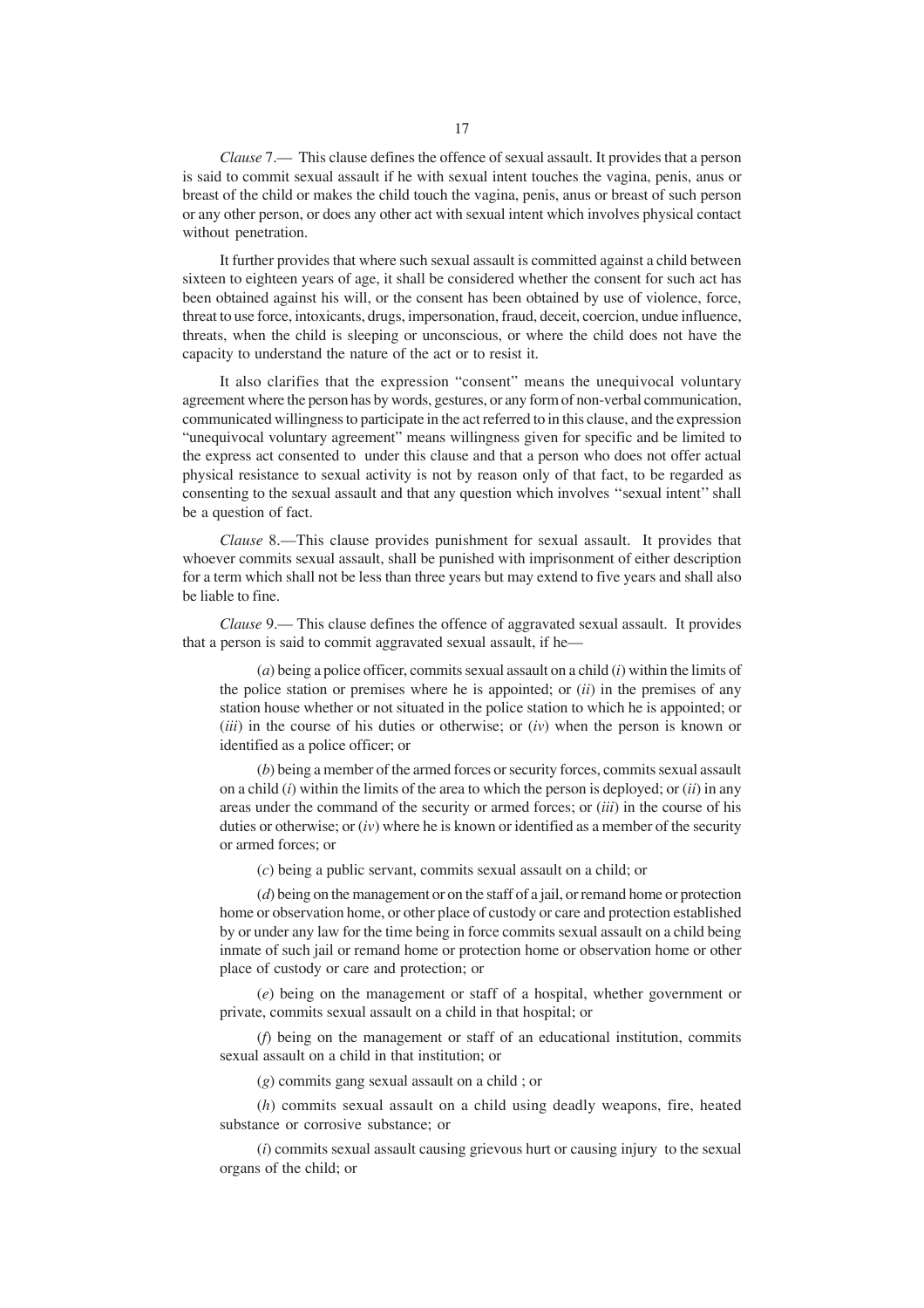(*j*) commits sexual assault upon a child which (*i*) physically incapacitates the child or causes the child to become mentally ill or to become mentally unfit to perform regular tasks, temporarily or permanently; or (*ii*) inflicts the child with Human Immunodeficiency Virus or any other life threatening disease or infection which may either temporarily or permanently impair the child by rendering him physically incapacitated, mentally ill or mentally unfit to perform regular tasks; or

(*k*) commits sexual assault on a child taking advantage of his mental or physical disability; or

(*l*) commits sexual assault on the same child more than once or repeatedly; or

(*m*) commits sexual assault on a child below twelve years; or

(*n*) being a relative of the child through blood or adoption or marriage or guardianship or in foster care, or having domestic relationship with a parent of the child, or who is living in the same or shared household with the child, commits sexual assault on such child; or

(*o*) being in the ownership or management or staff, of any institution providing services to the child, commits sexual assault on the child in such institution; or

(*p*) being in a position of trust or authority of a child, commits sexual assault on the child in an institution or home of the child or anywhere else; or

(*q*) commits sexual assault on a child knowing the child is pregnant; or

(*r*) commits sexual assault on a child and attempts to murder the child; or

(*s*) commits sexual assault on a child in the course of communal or sectarian violence; or

(*t*) commits sexual assault on a child and who has been previously convicted of having committed any offence under this Act or any sexual offence punishable under any other law for the time being in force.

*Clause* 10.—This clause provides for punishment for aggravated sexual assault. It provides that whoever commits aggravated sexual assault shall be punished with imprisonment of either description for a term which shall not be less than five years but which may extend to seven years and shall also be liable to fine.

*Clause* 11.—This clause defines the offence of sexual harassment. It provides that a person is said to commit sexual harassment upon a child when such person with sexual intent (*i*) utters any word or makes any sound, or makes any gesture or exhibits any object or part of body with the intention that such word or sound shall be heard, or such gesture or object or part of body shall be seen by the child; or (*ii*) makes a child exhibit his body or any part of his body so as it is seen by such person or any other person; or (*iii*) shows any object to a child in any form or media for pornographic purposes; or (*iv*) repeatedly or constantly follows or watches or contacts a child either directly or through any means; or (*v*) threatens to use, in any form of media, a real or fabricated depiction through electronic, film or digital or any other mode, of any part of the body of the child or the involvement of the child in a sexual act. It further clarifies that any question which involves ''sexual intent'' shall be a question of fact.

*Clause* 12.—This clause provides for punishment for sexual harassment. It provides that whoever commits sexual harassment upon a child shall be punished with imprisonment of either description for a term which may extend to three years and shall also be liable to fine.

*Clause* 13.— This clause defines the offence of use of child for pornographic purposes. It provides that whoever uses a child in any form of media (including programme or advertisement telecast by television channels or internet or any other electronic form or printed form, whether or not such programme or advertisement is intended for personal use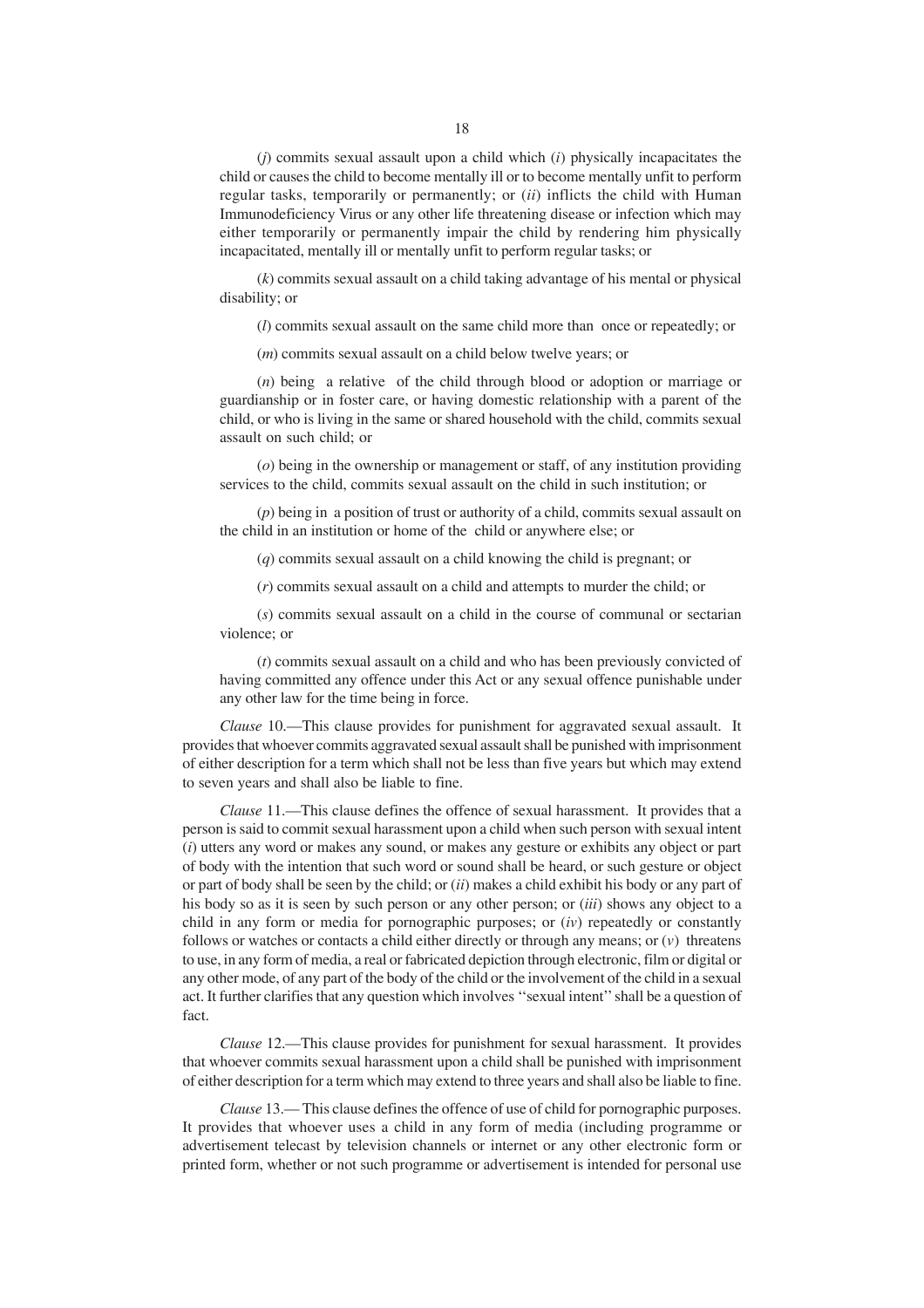or for distribution), for the purposes of sexual gratification, which includes (*a*) representation of the sexual organs of a child; (*b*) usage of a child engaged in real or simulated sexual acts (with or without penetration); or (*c*) the indecent or obscene representation of a child, shall be guilty of the offence of using a child for pornographic purposes.

It further clarifies that for the purposes of this clause, the expression "use a child" shall include involving a child through any medium like print, electronic, computer or any other technology for preparation, production, offering, transmitting, publishing, facilitation and distribution of the pornographic material.

*Clause* 14.—This clause provides for punishment for using a child for pornographic purposes. It provides that whoever uses a child or children for pornographic purposes shall be liable for rigorous imprisonment which may extend to five years and shall also be liable to fine and in the event of second or subsequent conviction with imprisonment of either description for a term which may extend to seven years and also with fine.

It further provides that if the person using the child for pornographic purposes, commits any offence referred to in clause 3, or clause 5, or clause 7, or clause 9, by directly participating in pornographic acts, then he shall be punishable for life imprisonment and shall also be liable to fine.

*Clause* 15.—This clause provides for punishment for storage of pornographic material involving child. It provides that any person who stores, for commercial purposes, any pornographic material in any form involving a child shall be punished with imprisonment of either description that may extend up to three years or with fine or with both.

*Clause* 16.—This clause provides the definition for abetment of an offence. It provides that a person abets an offence if he instigates any person to do that offence; or engages with one or more other person or persons in any conspiracy for the doing of that offence, if an act or illegal omission takes place in pursuance of that conspiracy, and in order to the doing of that offence; or intentionally aids, by any act or illegal omission, the doing of that offence.

It further clarifies that a person who, by wilful misrepresentation, or by wilful concealment of a material fact, which he is bound to disclose, voluntarily causes or procures, or attempts to cause or procure a thing to be done, is said to instigate the doing of that offence.

It also clarifies that whoever, either prior to or at the time of commission of an act, does anything in order to facilitate the commission of that act, and thereby facilitates the commission thereof, is said to aid the doing of that act.

*Clause* 17.— This clause provides for punishment for abetment. It provides that whoever abets any offence under the proposed legislation and if the act abetted is committed in consequence of the abetment, shall be punished with punishment provided for the offence.

It further clarifies that an act or offence is said to be committed in consequence of abetment, when it is committed in consequence of the instigation, or in pursuance of the conspiracy or with the aid, which constitutes the abetment.

*Clause* 18.—This clause provides for punishment for attempt to commit an offence. It provides that whoever attempts to commit any offence punishable under the proposed legislation or to cause such an offence to be committed, and in such attempt, does any act towards the commission of the offence, shall be punished with imprisonment of either description which may extend to one year or with fine or with both.

*Clause* 19.—This clause makes provision for reporting of offences. It provides that notwithstanding anything contained in the Code of Criminal Procedure, 1973, any person (including the child), who apprehends that an offence under the proposed legislation is likely to be committed or has knowledge that such an offence has been committed, he shall provide such information to the Special Juvenile Police Unit; or the local police.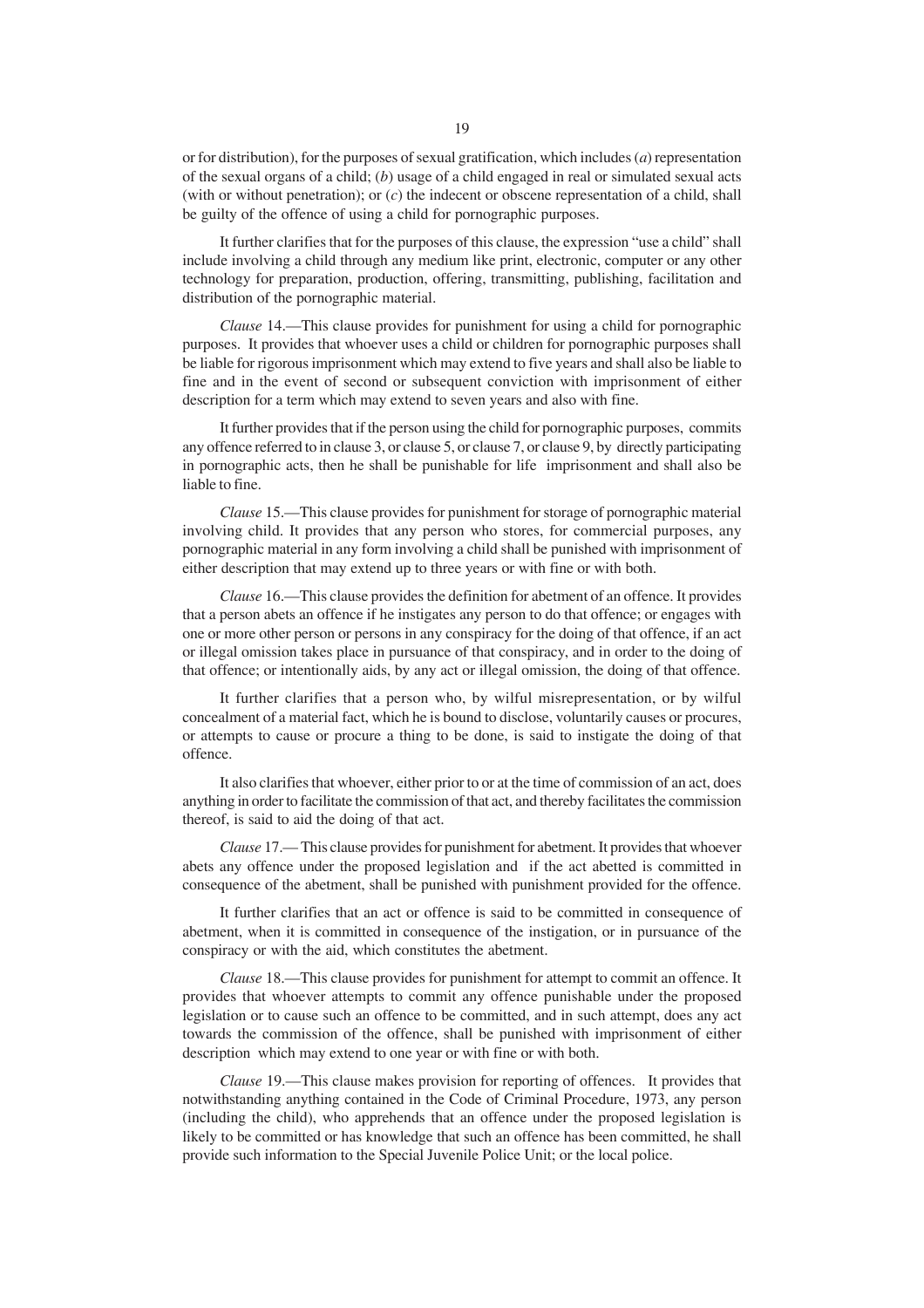It further provides that every report given aforesaid shall be ascribed an entry number and recorded in writing and be read over to the informant and shall be entered in a book to be kept by the Police Unit. Where such report is given by a child, the same shall be recorded in a simple language so that the child understands contents being recorded and in case contents are being recorded in the language not understood by the child or wherever it is deemed necessary, a translator or an interpreter shall be provided to the child if he fails to understand the same.

It also provides that where the Special Juvenile Police Unit or local police is of the opinion that the child against whom an offence has been committed is in need of care and protection, then, it shall after recording the reasons in writing, make immediate arrangement to give him such care and protection (including admitting the child into shelter home or to the nearest hospital) within twenty-four hours of the report.

It is provided that the Special Juvenile Police Unit or local police shall, without unnecessary delay but within a period of twenty-four hours, report the matter to the Special Court or where no Special Court has been designated, to the Court of Session, including need of the child for care and protection and steps taken in this regard.

*Clause* 20.—This clause provides for obligation of media, studio and photographic facilities to report cases. It provides that if any personnel of the media or hotel or lodge or hospital or club or studio or photographic facilities, by whatever name called, irrespective of the number of persons employed therein, comes across any material or object which is sexually exploitative of the child (including pornographic, sexually-related or making obscene representation of a child or children) through the use of any medium, then he shall provide such information to the Special Juvenile Police Unit, or to the local police, as the case may be.

*Clause* 21.—This clause provides for punishment for failure to report or record a case. It provides that any person, who fails to report an offence under sub-clause (*1*) of clause 19 or clause 20; or who fails to record such offence under sub-clause (*2*) of clause 19 shall be punished with imprisonment of either description which may extend to six months or with fine or with both.

It further provides that any person, being in-charge of any company or an institution (by whatever name called), who fails to report the commission of an offence under subclause  $(1)$  of clause 19 in respect of a subordinate under his control, shall be punished with imprisonment for a term which may extend to one year and with fine.

It also provides that the provisions of punishment for failure to report under subclause (*1*) of this clause shall not apply to a child under the proposed legislation.

*Clause* 22.—This clause provides for punishment for false complaint or false information. It provides that any person, who makes false complaint or provides false information against any person, in respect of an offence committed on a child below the age of sixteen years, under clauses 3, 5, 7 and 9, solely with the intention to humiliate, extort or threaten or defame him, shall be punished with imprisonment for a term that may extend to six months or with fine or with both.

It further provides that if a child, being less than sixteen years, makes a false complaint or provides false information then no punishment shall be imposed on such child.

It also provides that where a false complaint has been made or false information has been provided by any child being more than sixteen years, and it is proved that the complaint was made or information was provided with his own informed decision, in such case, the child shall be sent to the Juvenile Justice Board constituted under section 4 of the Juvenile Justice (Care and Protection of Children) Act, 2000, for suitable remedial action.

It also provides that whoever, not being a child, makes a false complaint or provides any false information against a child, knowing it to be false, thereby victimising such child in any of the offences under the proposed legislation, shall be punished with imprisonment which may extend to one year or with fine or with both.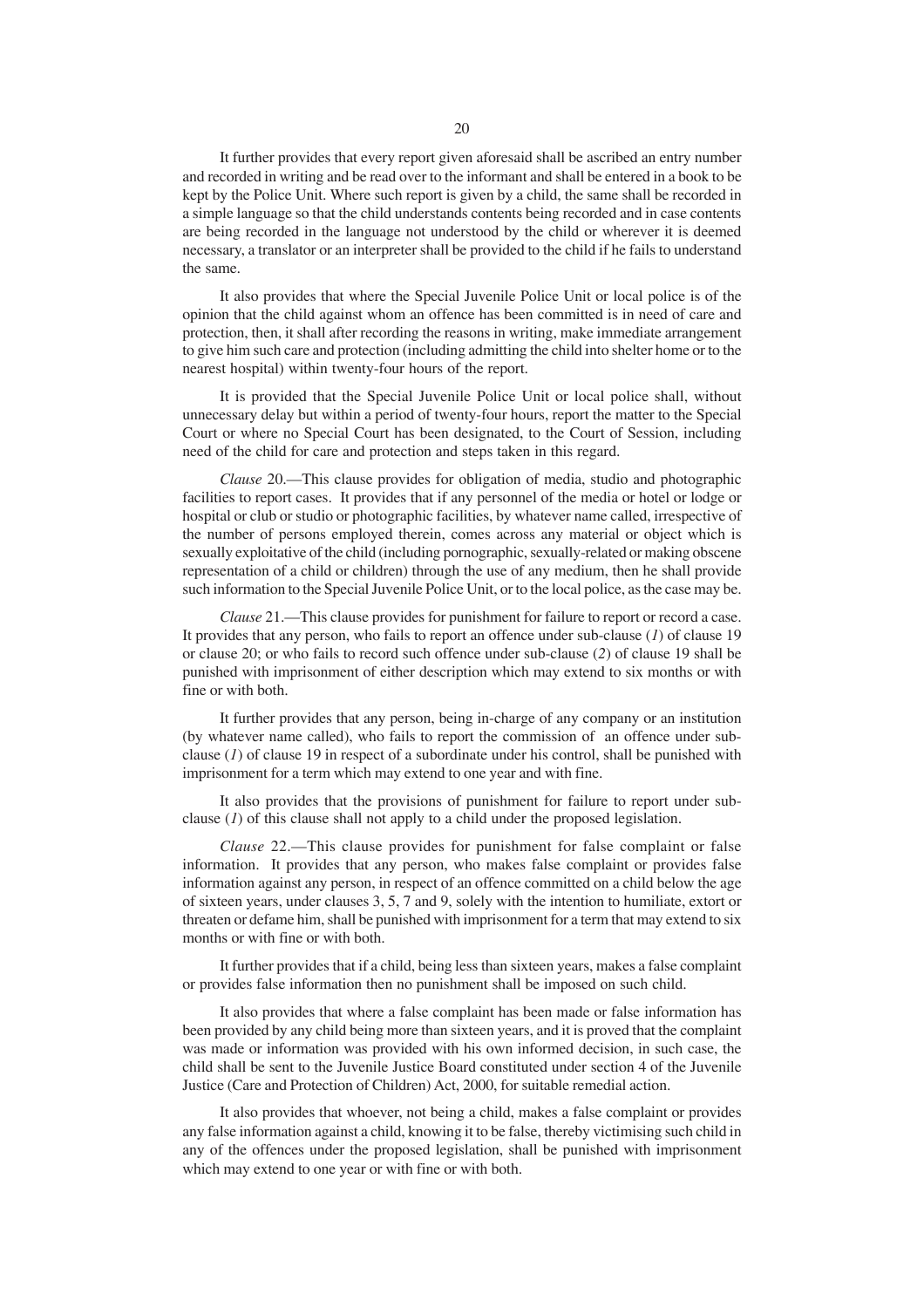*Clause* 23.—This clause provides for procedure for media. It provides that no person from any form of media or studio or photographic facilities shall, without having complete and authentic information, make any report or present comments on any child who may be involved in an offence under the proposed legislation either as an accused or as a victim, which may have the effect of lowering his character or infringing upon his privacy, without the consent of the child or his parents or guardian.

It further provides that no reports in any media shall disclose the identity of a child including his name, address, photograph, family details, school, neighbourhood or any other particulars which may lead to disclosure of identity of the child without the consent of the child or his parents or guardian.

It also provides that the publisher or owner of the media or studio or photographic facilities shall be jointly and severally liable for the act and omission of his employee.

It also provides that any person who contravenes the provisions of sub-clause (*1*) of this clause shall be liable to be punished with imprisonment of either description for a period which shall not be less than one year and may extend to two years or with fine or with both.

*Clause* 24.—This clause provides for recording the statement of a child. It provides that for the purposes of recording the statement of the child, the provisions of section 157 of the Code of Criminal Procedure, 1973 shall apply.

It further provides that if the statement of the child is being recorded under section 164 of the Code of Criminal Procedure, 1973, the Magistrate recording such statement shall record the statement as spoken by the child in the presence of the parents of the child or any other person in whom the child has trust or confidence and wherever necessary, the Magistrate may take the assistance of an interpreter while recording the statement of the child and in case of a child having a mental or physical disability, seek the assistance of special educator or an expert in that field to record the statement of the child.

It also provides that notwithstanding anything contained in section 164 of the Code of Criminal Procedure, 1973 where any statement of the child is recorded by audio-video electronic means, it shall be recorded in the presence of the parents of the child or any other person in whom the child has trust or confidence.

It also provides that the provisions contained in first proviso to sub-section (1) of section 164 of the Code of Criminal Procedure, 1973 shall, so far it permits the presence of the advocate of the accused shall not apply in this case.

It also provides that the magistrate shall provide to the child or his representative, a copy of the document specified under section 207 of the Code of Criminal Procedure, 1973, upon the final report being filed by the police under section 173 of that Code.

*Clause* 25.—This clause provides for police officer not to be in uniform. It provides without prejudice to the provisions contained in sub-clause (*1*) of clause 24, that the police officer while recording the statement of the child shall not be present in his uniform.

*Clause* 26.—This clause provides for the accused not to be in contact with the child. It provides that the police officer making the investigation, shall, while examining the child, ensure that at no point of time the child come in the contact in any way with the accused.

*Clause* 27.—This clause provides for medical examination of a child. It provides that the medical examination of a child in respect of whom any offence has been committed under the proposed legislation shall be conducted in accordance with section 164A of the Code of Criminal Procedure, 1973 whether or not the First Information Report or complaint has been registered for the offence.

*Clause* 28.—This clause makes provision for Special Courts. It provides that for the purpose of providing a speedy trial, the State Government shall in consultation with the Chief Justice of the High Court and by notification in the Official Gazette, designate for each district, a Court of Session to be a Special Court to try the offences under the proposed legislation.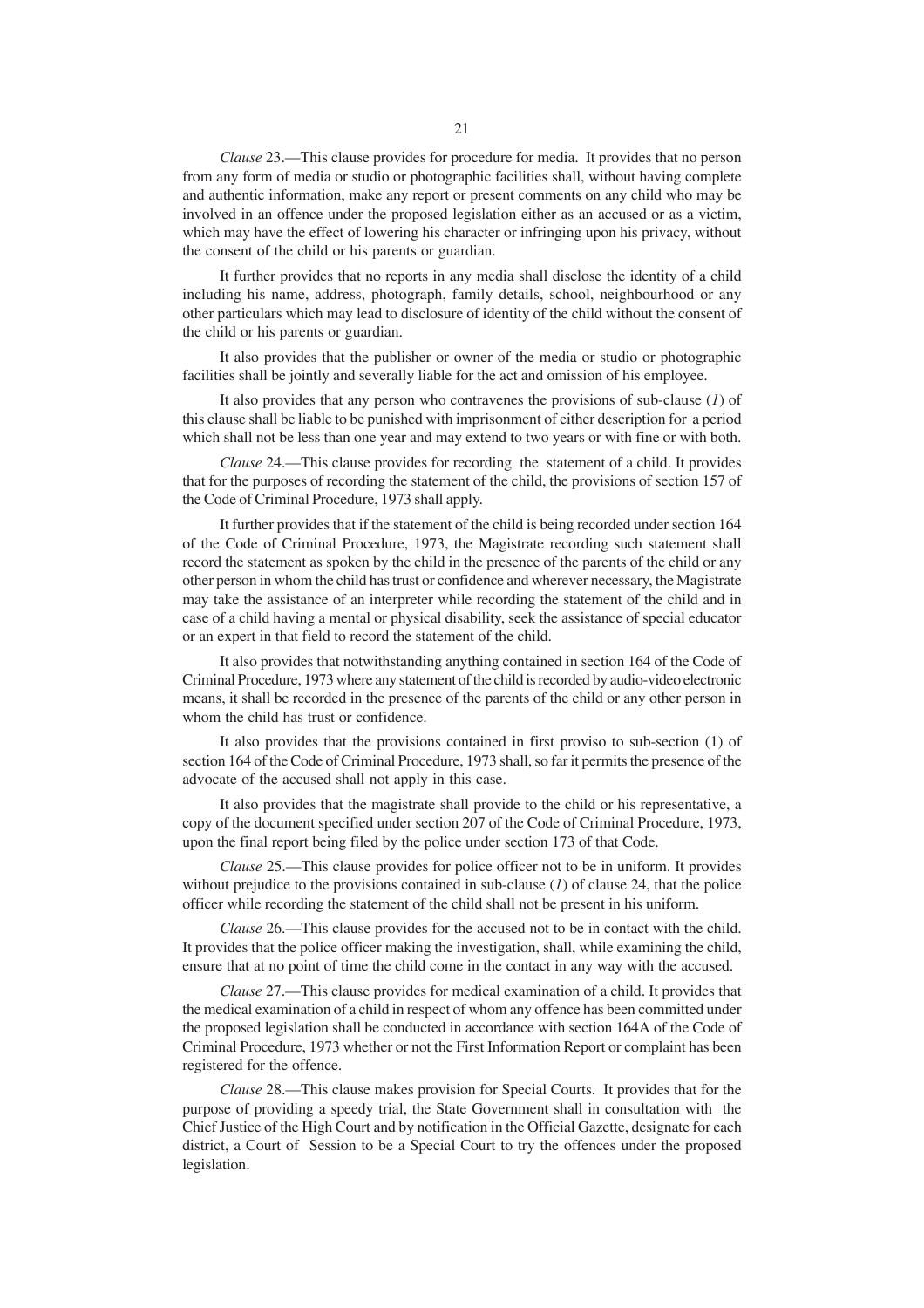It further provides that while trying an offence under the proposed legislation, a Special Court shall also try an offence with which the accused may, under the Code of Criminal Procedure, 1973 be charged at the same trial.

It also provides that the Special Court constituted under the proposed legislation shall have jurisdiction to try offence under section 67B of the Information Technology Act, 2000 in so far as it relates to publication or transmission of sexually explicit material depicting children in any act, or conduct or manner or facilitates abuse of children online.

*Clause* 29.—This clause provides for presumption as to certain offences. It provides that where a person is prosecuted for violating any of the provisions under clauses 3, 5, 7 and 9 of the proposed legislation, and where the victim is a child below the age of sixteen years, the Special Court shall presume that such person has committed the offence, unless the contrary is proved.

*Clause* 30.—This clause provides for presumption of culpable mental state. It provides that in any prosecution for any offence under the proposed legislation which requires a culpable mental state on the part of the accused, the court shall presume the existence of such mental state but it shall be a defence for the accused to prove the fact that he had no such mental state with respect to the act charged as an offence in that prosecution.

It further provides that for the purposes of this clause, a fact is said to be proved only when the court believes it to exist beyond reasonable doubt and not merely when its existence is established by a preponderance of probability.

It also explains that "culpable mental state" includes intention, motive, knowledge of a fact and the belief in, or reason to believe, a fact.

*Clause* 31.—This clause provides for application of Code of Criminal Procedure, 1973 to proceedings before a Special Court. It provides that the provisions of the Code of Criminal Procedure, 1973 (including the provisions as to bail and bonds) shall apply to the proceedings before a Special Court and the Special Court shall be deemed to be a Court of Sessions for the purposes of the said provisions and the person conducting a prosecution before a Special Court, shall be deemed to be a Public Prosecutor.

*Clause* 32.—This clause makes provision for Special Public Prosecutors. It provides that the State Government shall, by notification in the Official Gazette, appoint a Special Public Prosecutor for every Special Court for conducting cases under the provisions of the proposed legislation.

It further provides that a person shall be eligible to be appointed as a Special Public Prosecutor only if he had been in practice for not less than seven years as an advocate and every person appointed as a Special Public Prosecutor under this clause shall be deemed to be a Public Prosecutor under the Code of Criminal Procedure, 1973 and provision of the Code shall have effect accordingly.

*Clause* 33.—This clause provides for procedure and powers of Special Courts. It provides that a Special Court may take cognizance of any offence upon receiving a complaint of facts which constitute such offence, or upon a police report of such facts, without the accused being committed to it for trial.

It further provides that the Special Public Prosecutor, or as the case may be, the counsel appearing for the accused shall while recording the examination-in-chief, crossexamination or re-examination of the child, communicate the questions to be put to the child to the Special Court, and the Special Court may, if it considers necessary, permit frequent breaks for the child during the trial. It also lays down that the Special Court shall create a child-friendly atmosphere by allowing a family member, or a guardian, or a friend or a relative, in whom the child reposes confidence, to be present in the court and the Special Court shall ensure that the child is not called repeatedly to testify in the court.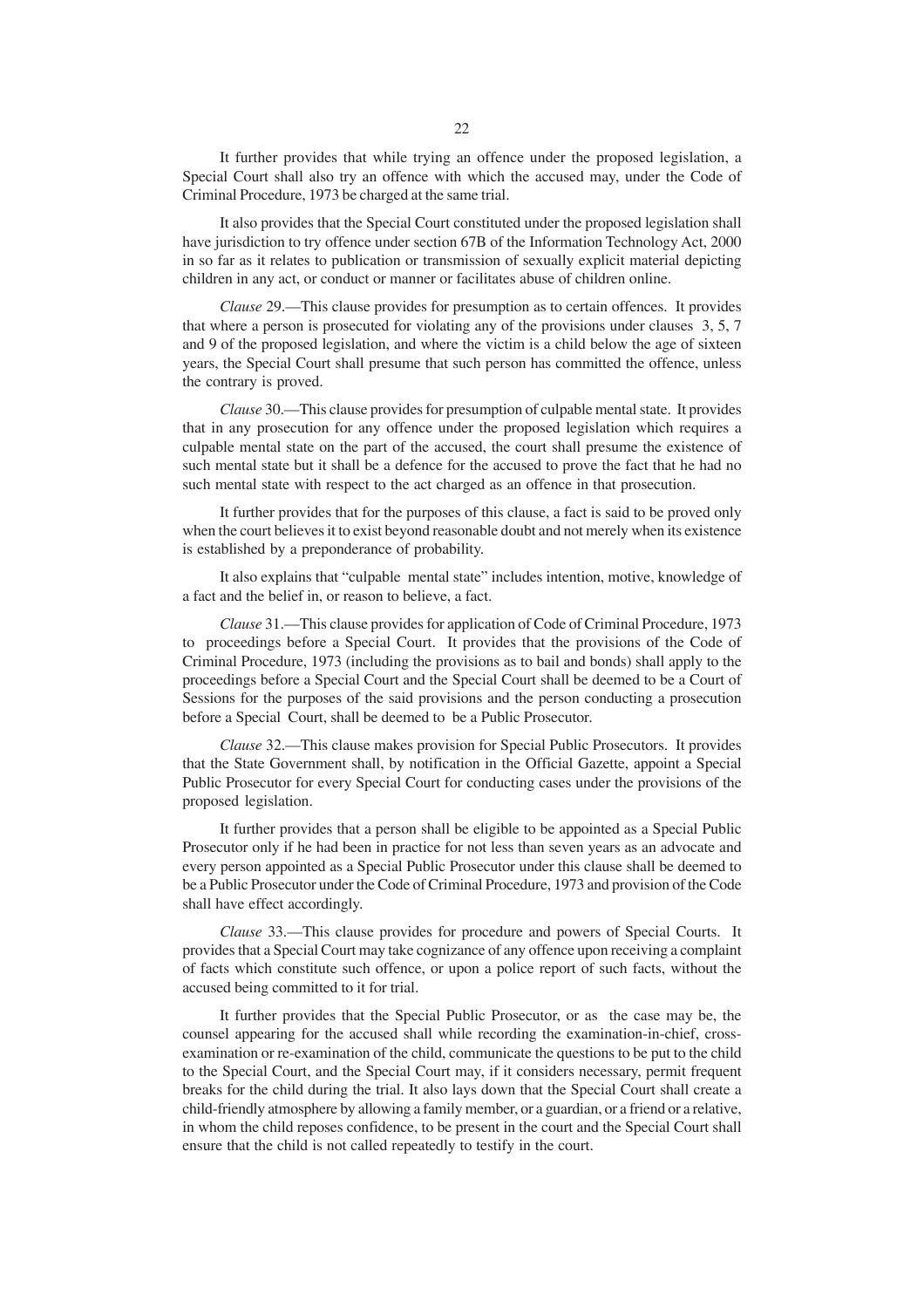It also provides that the Special Court shall not permit aggressive questioning or character assassination of the child and ensure that dignity of the child is maintained at all times and the Special Court shall ensure that the identity of the child is not disclosed at any time during the course of investigation or trial, except with the consent of the child or his parents or guardian. It also explains that the identity of the child shall include the identity of the child's family, school, relatives, neighbourhood or any other information by which the identity of the child may be revealed.

It also provides that in appropriate cases, the Special Court may, in addition to the punishment, direct payment of compensation to a child for any physical or mental trauma caused to him or for immediate rehabilitation of such child.

It also provides that the Special Court shall, for the purpose of the trial of any offence under the proposed legislation, have all the powers of a Court of Session and shall try such offence as if it were a Court of Session, and as far as may be, in accordance with the procedure specified in the Code of Criminal Procedure, 1973 for trial before a Court of Session.

*Clause* 34.—This clause provides for procedure in case of commission of offence by child and determination of age by the Special Court. It provides that where any offence under the proposed legislation is committed by a child, such child shall be dealt with under the provisions of the Juvenile Justice (Care and Protection of Children) Act, 2000.

It further provides that if any question arises in any proceeding before the Special Court whether a person is child or not, such question shall be determined by the Special Court after satisfying itself about the age of such person and it shall record in writing its reasons for such determination and no order made by the Special Court shall be deemed to be invalid merely by any subsequent proof that the age of a person as determined by the Special Court was not the correct age of that person.

*Clause* 35.—This clause provides for period for recording of evidence of the child and disposal of case. It provides that the evidence of the child shall be recorded within a period of thirty days of the Special Court taking cognizance of the offence and the Special Court shall complete the trial, as far as possible within a period of one year from the date of taking cognizance of the offence.

*Clause* 36.—This clause makes provision for the child not to see the accused at the time of testifying. It casts upon the Special Court a duty to ensure that the child is not exposed in any way to the accused at the time of recording of the evidence, while at the same time ensuring that the accused is in a position to hear the statement of the child and to communicate with his advocate. It empowers the Special Court to record the statement of a child through video conferencing or by utilising single visibility mirrors or curtains or any other such device.

*Clause* 37.—This clause provides for trials to be conducted in camera. It provides that the Special court shall try cases in camera and in the presence of the parents of the child or any other person in whom the child has trust or confidence and where the Special Court is of the opinion that the child needs to be examined at a place other than the court, it shall proceed to issue a commission in accordance with the provisions of section 284 of the Code of Criminal Procedure, 1973.

*Clause* 38.—This clause makes provision for assistance of an interpreter or expert while recording the evidence of the child. It provides that wherever necessary, the Court may take the assistance of an interpreter while recording the evidence of the child and if a child has mental or physical disability, the Special Court may take the assistance of a special educator or an expert in that field to record the evidence of the child.

*Clause* 39.—This clause provides for guidelines for child to take assistance of expert, etc. It provides that subject to such rules as may be made in this behalf, the State Government shall prepare guidelines for use of non-governmental organisations, professionals and experts or persons having knowledge of psychology, social work, physical health, mental health and child development to be associated with the pre-trial and trail stage to assist the child.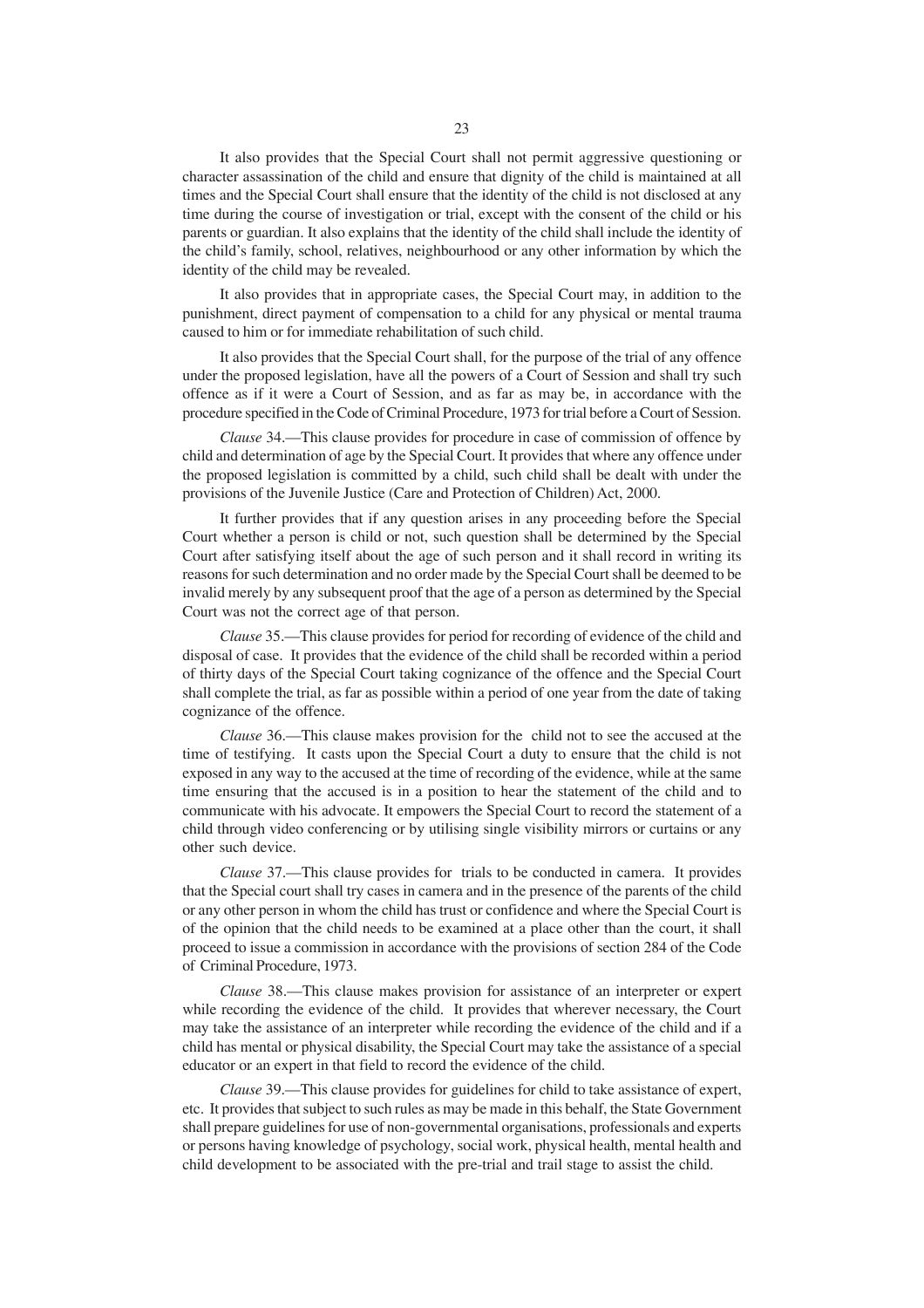*Clause* 41.—This clause provides that the provisions of clauses 3 to 13 shall not apply in case of medical examination or medical treatment of a child when such medical examination or medical treatment is undertaken with the consent of his parents or guardian.

*Clause* 42.—This clause provides that where an act or omission constitute an offence punishable under the proposed legislation and also under any other law for the time being in force, the offender found guilty of such offence shall be liable to punishment only under such law or the proposed legislation as provides for punishment which is greater in degree.

*Clause* 43.— This clause empowers the Central Government to make rules. It provides that the Central Government may, by notification in the Official Gazette, make rules for carrying out the purposes of the proposed legislation.

It also provides that every rule made under this clause shall be laid, as soon as may be after it is made, before each House of Parliament.

*Clause* 44.—This clause provides for power to remove difficulties. It provides that if any difficulty arises in giving effect to the provisions of the proposed legislation, the Central Government may, by order published in the Official Gazette, make such provisions not inconsistent with the provisions of the proposed legislation as may appear to it to be necessary or expedient for removal of the difficulty.

It further provides that no order shall be made under this clause after the expiry of two years from the commencement of the proposed legislation.

It also provides that every Order made under this clause shall be laid, as soon as may be after it is made, before each House of Parliament.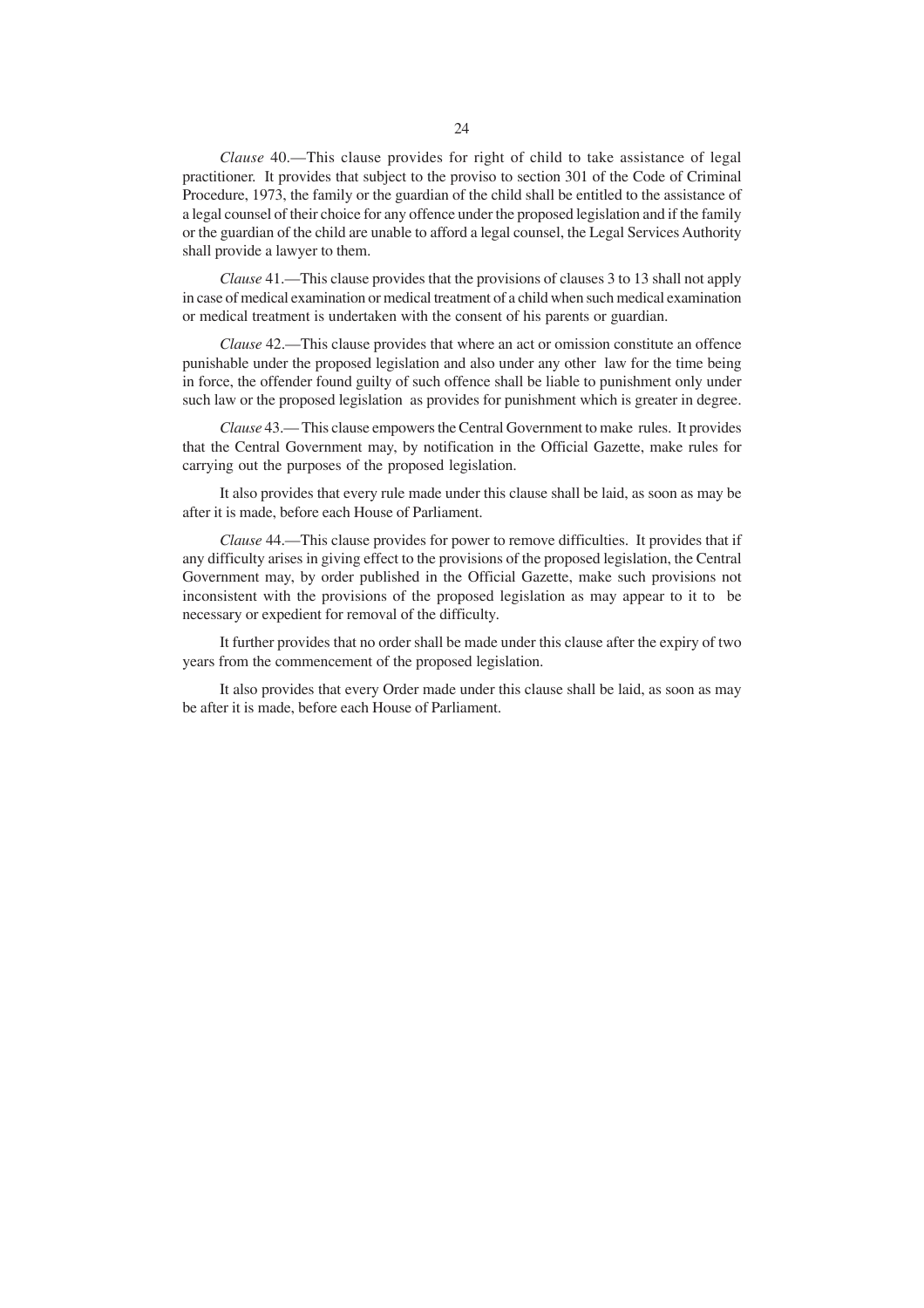# MEMORANDUM REGARDING DELEGATED LEGISLATION

Sub-clause (1) of clause 43 of the Bill provides that the Central Government may, by notification in the Official Gazette, make rules for carrying out the purposes of the proposed legislation.

2. Sub-clause (2) of clause 43 provides that every rule made under this clause shall be laid, as soon as may be after it is made, before each House of Parliament.

3. The matters in respect which the Central Government may make rules are matter of procedure and administrative details and it is not practicable to provide for them in the Bill itself. The delegation of Legislation power is, therefore, of a normal character.